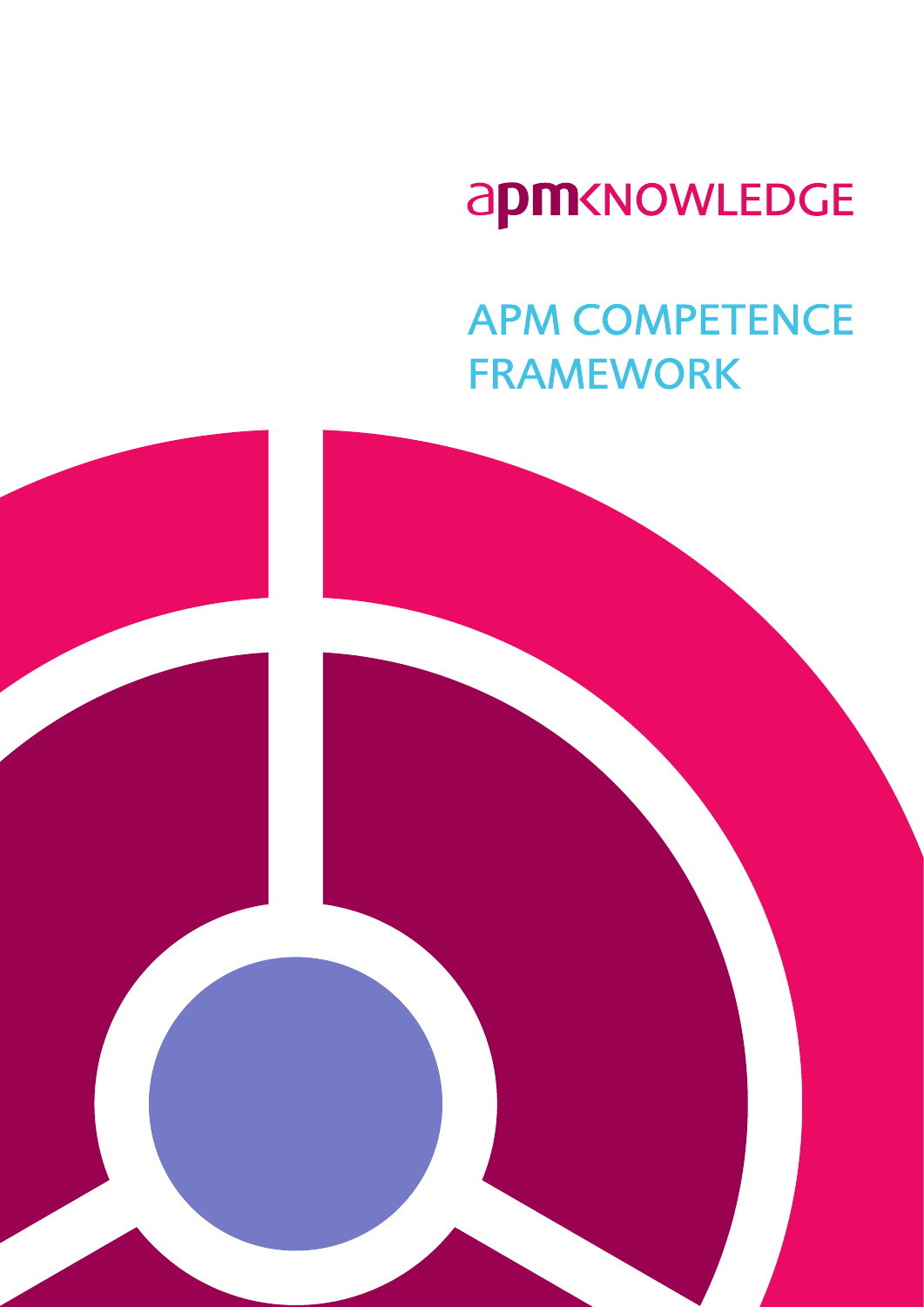### Contact us:

If you have any queries about the APM Competence Framework, please contact us on 01844 271681 or by email to: info@apm.org.uk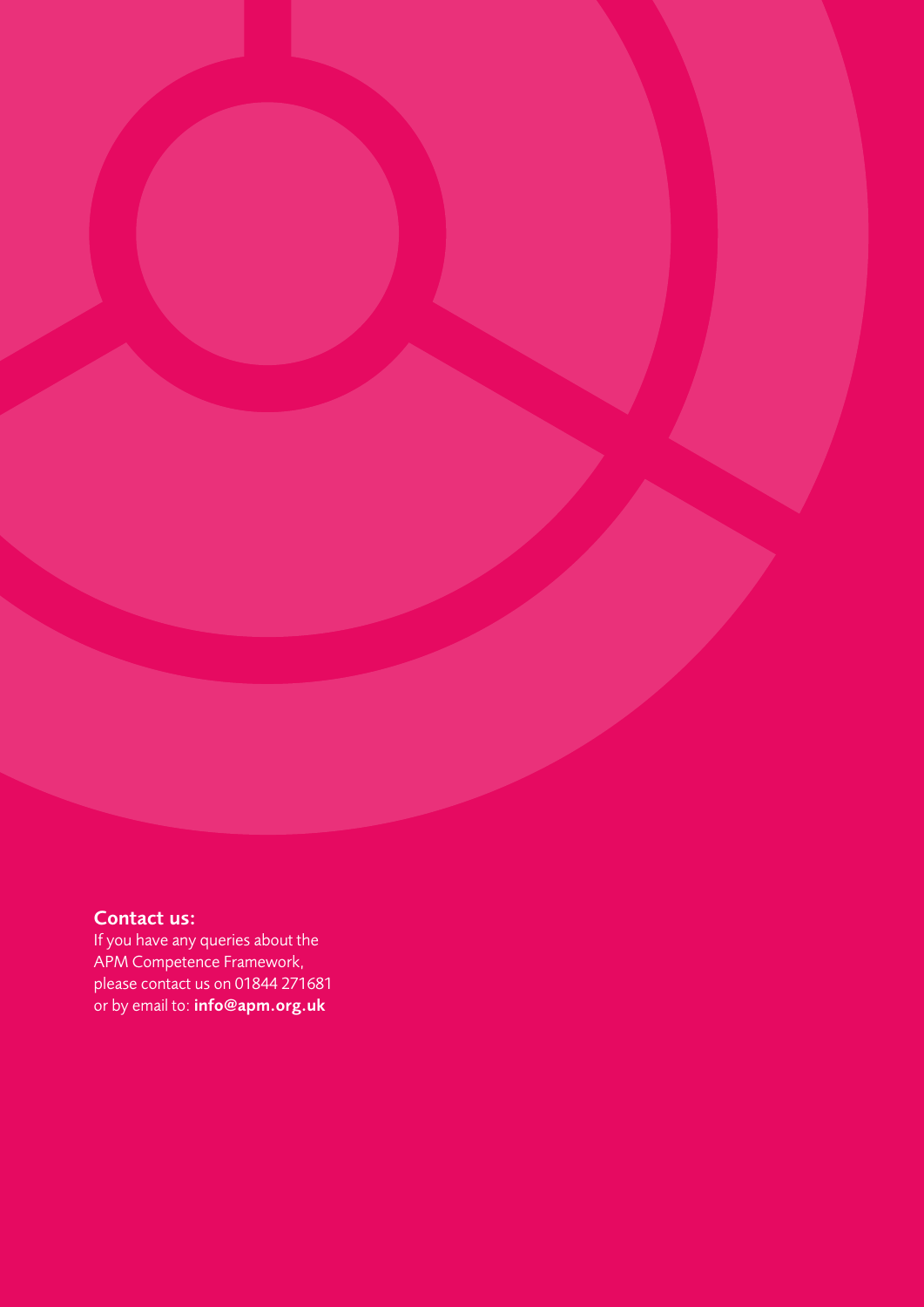



## **Contents**

- [Ethics, compliance and professionalism](#page-4-0)
- [Team management](#page-5-0)
- [Conflict management](#page-6-0)
- [Leadership](#page-7-0)
- [Procurement](#page-8-0)
- [Contract management](#page-9-0)
- [Requirements management](#page-10-0)
- [Solutions development](#page-11-0)
- [Schedule management](#page-12-0)
- [Resource management](#page-13-0)
- [Budgeting and cost control](#page-14-0)
- [Risk, opportunity and issue management](#page-15-0)
- [Quality management](#page-16-0)
- [Consolidated planning](#page-17-0)
- [Transition management](#page-18-0)
- [Financial management](#page-19-0)
- [Resource capacity planning](#page-20-0)
- [Governance arrangements](#page-21-0)
- [Stakeholder and communications management](#page-22-0)
- [Frameworks and methodologies](#page-23-0)
- [Reviews](#page-24-0) 25
- [Change control](#page-25-0)
- [Independent assurance](#page-26-0)
- [Business case](#page-27-0)
- [Asset allocation](#page-28-0)
- [Capability development](#page-29-0)
- [Benefits management](#page-31-0)

[Rating scale](#page-3-0)<br>
Ethics, compliance and professionalism<br>
Team management<br>
Conflict management<br>
Conflict management<br>
Construct management<br>
Construct management<br>
Solutions development<br>
Scale<br>
Consulided planning<br>
Scale manageme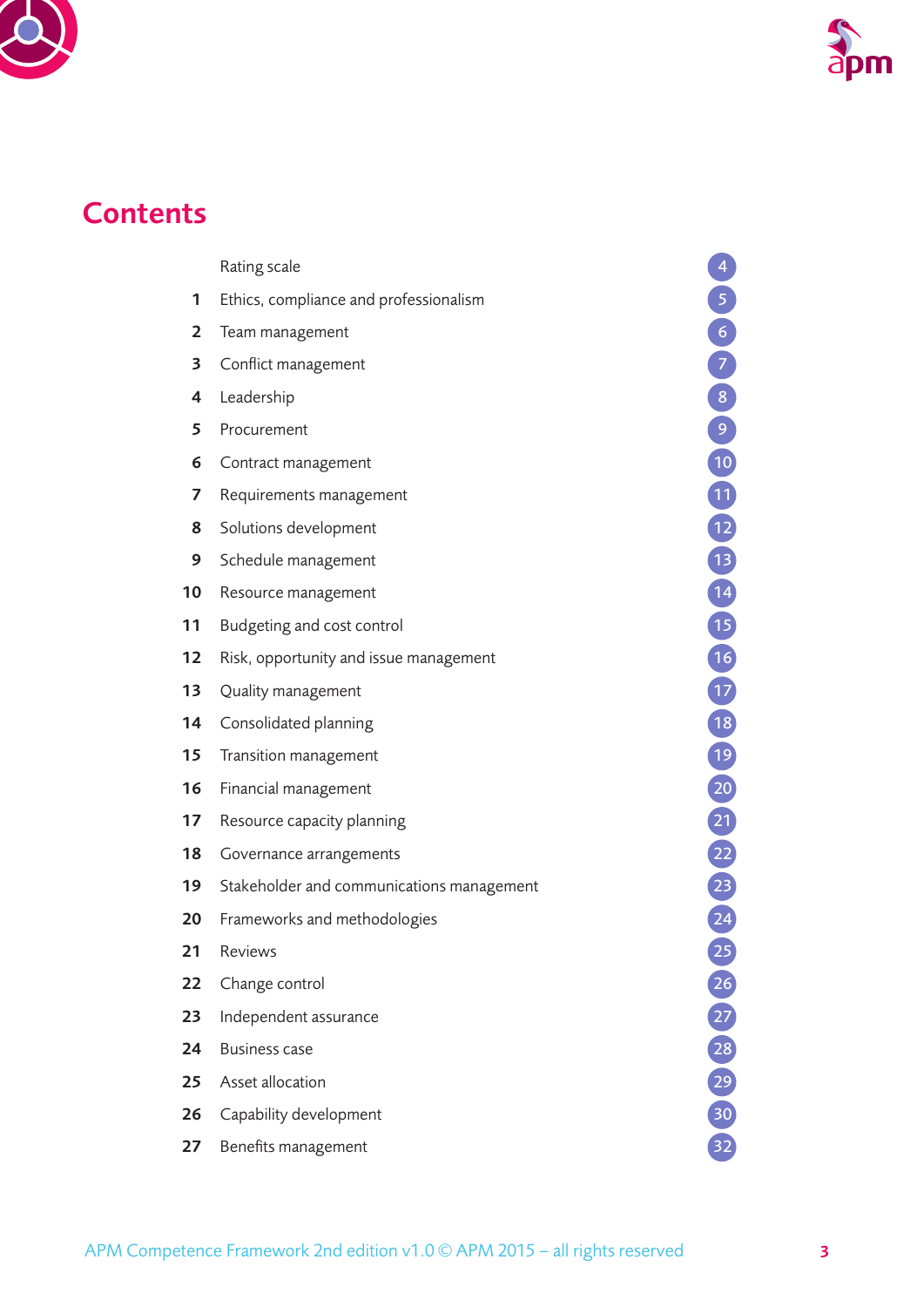<span id="page-3-0"></span>



## **RATINGS SCALE**

| <b>LEVEL</b>         | <b>APPLICATION</b>                                                                                                                                                                                            | <b>KNOWLEDGE</b>                                                                                                                                                                      |
|----------------------|---------------------------------------------------------------------------------------------------------------------------------------------------------------------------------------------------------------|---------------------------------------------------------------------------------------------------------------------------------------------------------------------------------------|
| 1. AWARE             | As only awareness is required<br>$\sim$<br>at this level, no application is<br>expected                                                                                                                       | Has an awareness of the knowledge<br>needed for the competence.                                                                                                                       |
| 2. PRACTISED         | Applies the competence under<br>supervision, primarily in non-<br>complex situations.                                                                                                                         | Has a working knowledge of, and<br>can describe, the competence.                                                                                                                      |
| <b>3. COMPETENT</b>  | Applies the competence<br>independently, primarily in<br>situations of limited complexity.                                                                                                                    | Has a comprehensive knowledge<br>of the competence in situations of<br>limited complexity.                                                                                            |
| <b>4. PROFICIENT</b> | Applies the competence<br>independently, primarily in<br>complex situations<br>Supervises others applying the<br>competence                                                                                   | Has a detailed knowledge of the<br>ш<br>competence in complex situations<br>and can critically evaluate and adapt<br>as required.                                                     |
| 5. EXPERT            | Applies the competence<br>a a<br>independently, primarily in<br>complex situations<br>Recognised as an expert by other<br>senior professionals, who is called<br>on by others for advice on the<br>competence | Has an in-depth knowledge of the<br>competence in complex situations<br>Can critically evaluate, adapt or<br>develop new theories and/or<br>methods if required and educate<br>others |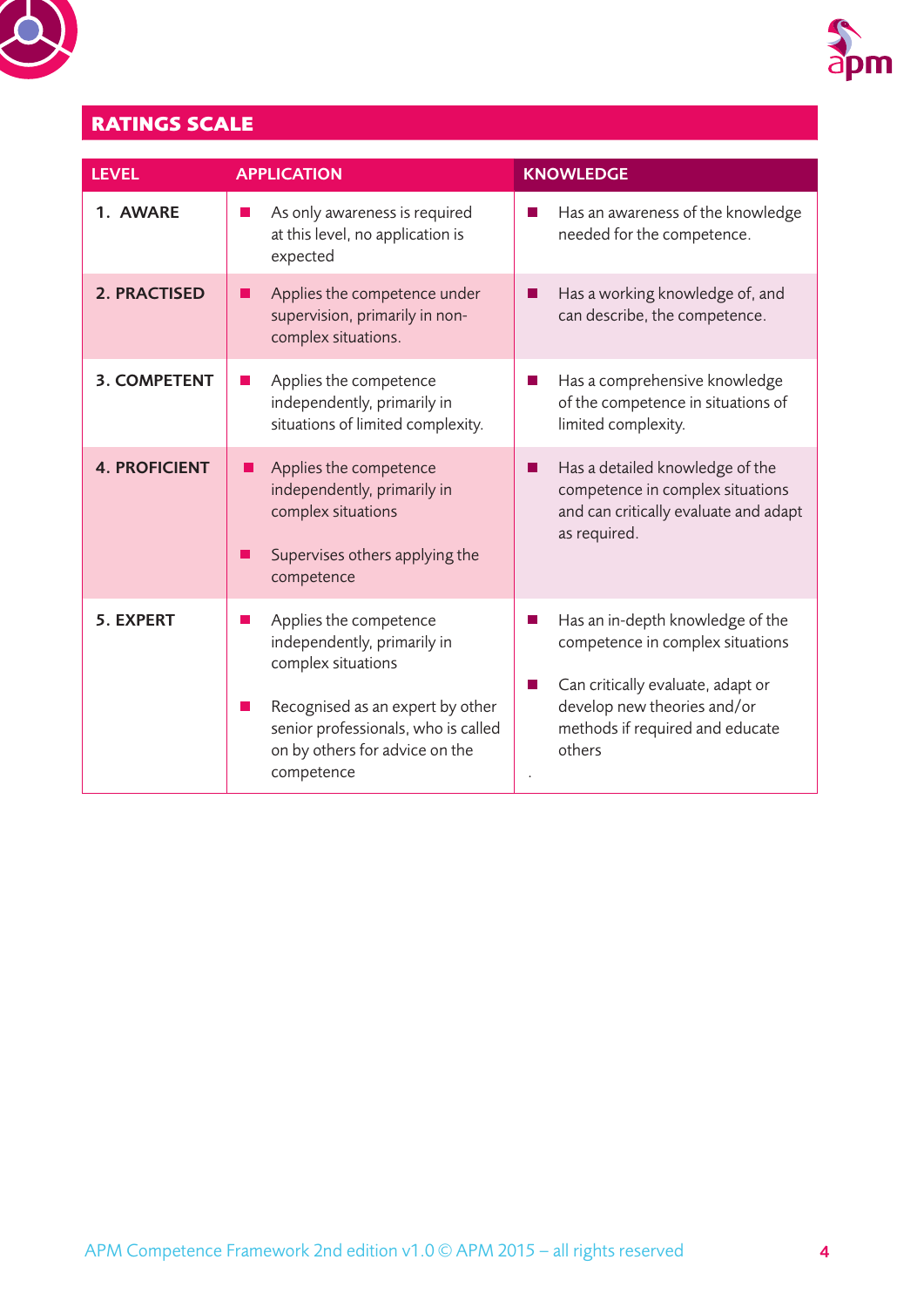<span id="page-4-0"></span>



## **COMPETENCE 1:** ETHICS, COMPLIANCE AND PROFESSIONALISM

The ability to promote the wider public good in all actions, and to act in a morally, legally and socially appropriate manner in dealings with stakeholders and members of project teams and the organisation.

#### INTRODUCTORY NOTES

Ethics, compliance and professionalism are key dimensions of proper conduct. Ethics covers the conduct and moral principles recognised as appropriate within the project, programme and portfolio management profession; compliance entails understanding and abiding by relevant legal duties, rights and processes; professionalism is the application of expert and specialised knowledge within, and the acceptance of standards relating to project, programme and portfolio management.

| <b>APPLICATION</b> |                                                                                                                                                                                                                          | <b>KNOWLEDGE</b> |                                                                                                                                                                                                     |  |
|--------------------|--------------------------------------------------------------------------------------------------------------------------------------------------------------------------------------------------------------------------|------------------|-----------------------------------------------------------------------------------------------------------------------------------------------------------------------------------------------------|--|
|                    | A1 Keeps up-to-date with relevant national and<br>international legal, regulatory, ethical and social<br>requirements, the impact they have on own<br>area of responsibility, and the consequences of<br>non-compliance. |                  | K1 The relevant national and international legal,<br>regulatory, ethical and social requirements, the<br>impact they have on own area of responsibility,<br>and the consequences of non-compliance. |  |
|                    | A2 Behaves in a morally, legally and socially<br>acceptable manner in all dealings with project<br>teams, other colleagues and stakeholders<br>in accordance with relevant national and<br>international requirements.   |                  | K2 The features and characteristics of moral, legal<br>and socially acceptable behaviour; ways in<br>which the values, culture, behavioural norms<br>and expectations.                              |  |
|                    | A3 Takes responsibility for own learning,<br>development and behaviour, and actively seeks<br>to develop and demonstrate own competence.                                                                                 | K3.              | The range of opportunities available to develop<br>and apply own competence.                                                                                                                        |  |
|                    | A4 Acts within the limits of own competence and<br>authority at all times, and honestly represents<br>own expertise and abilities to others.                                                                             |                  | K4 The importance of acting within the limits of<br>own competence and authority, and honestly<br>representing expertise and abilities to others.                                                   |  |
|                    | A5 Identifies any ethical concerns affecting<br>the change initiative or wider working<br>environment, and takes prompt action to<br>address such concerns.                                                              |                  | K5 The range of ethical concerns that could affect<br>change initiatives and the wider working<br>environment, and how they can be addressed.                                                       |  |
|                    | A6 Encourages a culture of openness and honesty<br>within the change initiative.                                                                                                                                         |                  | K6 The importance of, and approaches to,<br>encouraging a culture of openness and honesty<br>within change initiatives.                                                                             |  |
| A7                 | Seeks advice or direction from a relevant<br>authority where there are any concerns about<br>compliance with legal, regulatory, ethical and/<br>or social requirements.                                                  | K7               | Sources of advice and direction regarding<br>compliance with legal, regulatory, ethical and<br>social requirements, and the circumstances in<br>which they should be exploited.                     |  |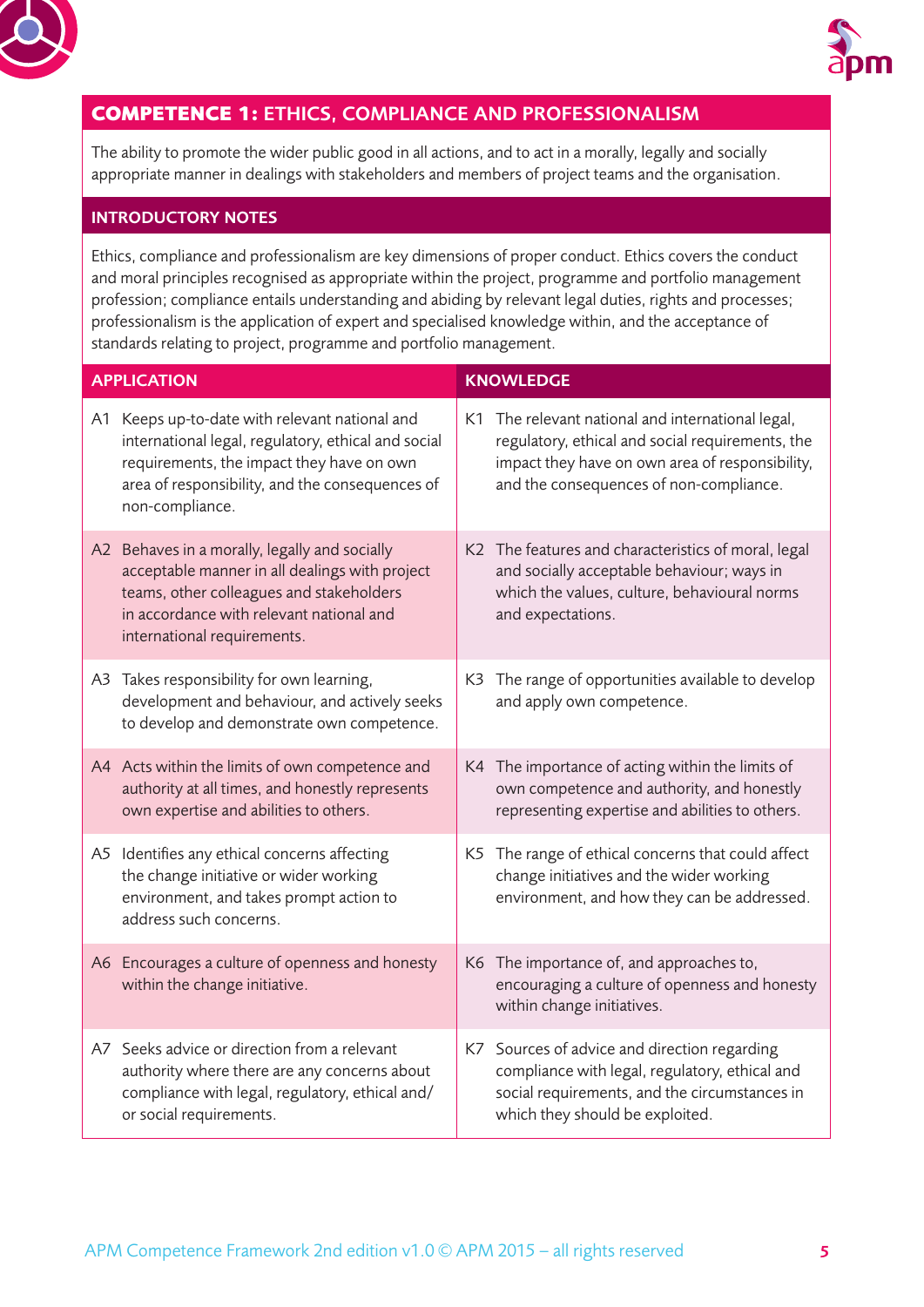<span id="page-5-0"></span>



## **COMPETENCE 2:** TEAM MANAGEMENT

The ability to select, develop and manage teams.

#### INTRODUCTORY NOTES

The success of any change initiative is dependent on effective team management. It entails bringing people together, and motivating, co-ordinating and developing them to achieve specified objectives that cannot be realised individually.

| <b>APPLICATION</b> |                                                                                                                                                                                                     |    | <b>KNOWLEDGE</b>                                                                                                                                                                                                                                                                                                   |
|--------------------|-----------------------------------------------------------------------------------------------------------------------------------------------------------------------------------------------------|----|--------------------------------------------------------------------------------------------------------------------------------------------------------------------------------------------------------------------------------------------------------------------------------------------------------------------|
|                    | A1 Develops team objectives and agrees ways<br>of working with the team, consistent with the<br>vision and goals of the change initiative.                                                          |    | K1 The different stages of team development, and<br>the importance of determining where a team is<br>in the development cycle; ways of maintaining<br>a consistent team ethos throughout the change<br>initiative; the range of models and tools that<br>can be used to develop and maintain an<br>effective team. |
|                    | A2 Addresses the requirements, circumstances<br>and interests of team members, balancing<br>individual needs with those of the team as a<br>whole and with the demands of the change<br>initiative. |    | K2 The vision and goals of the change initiative;<br>how to develop team objectives and ways of<br>working that are consistent with these.                                                                                                                                                                         |
| A3                 | Identifies opportunities for coaching and/<br>or mentoring to address individual team<br>members' development needs, and ensures<br>suitable arrangements are put in place.                         | K3 | The range of opportunities available to develop<br>and apply own competence.                                                                                                                                                                                                                                       |
|                    | A4 Monitors the performance of individual<br>team members and the team as a whole, and<br>promptly addresses any issues or concerns.                                                                |    | K4 How to assess the development needs of<br>individual team members; how to identify<br>and exploit opportunities for coaching and<br>mentoring, including those presented by own<br>role and responsibilities; how to negotiate the<br>provision of coaching and mentoring by others.                            |
|                    | A5 Provides regular, constructive feedback to the<br>team, and acknowledges the contributions<br>made by individual team members.                                                                   |    | K5 How to monitor the performance of individuals<br>and teams; the range of issues or concerns that<br>can arise, and ways of addressing these.                                                                                                                                                                    |
|                    | A6 Communicates regularly with the team and<br>wider networks, delegating tasks, asking for<br>support, and offering assistance as appropriate.                                                     |    | K6 The importance of providing regular,<br>constructive feedback to teams and<br>acknowledging individual contributions.                                                                                                                                                                                           |
|                    |                                                                                                                                                                                                     |    | K7 Different styles of communication and<br>how these can be adapted to the particular<br>circumstances and needs of the team.                                                                                                                                                                                     |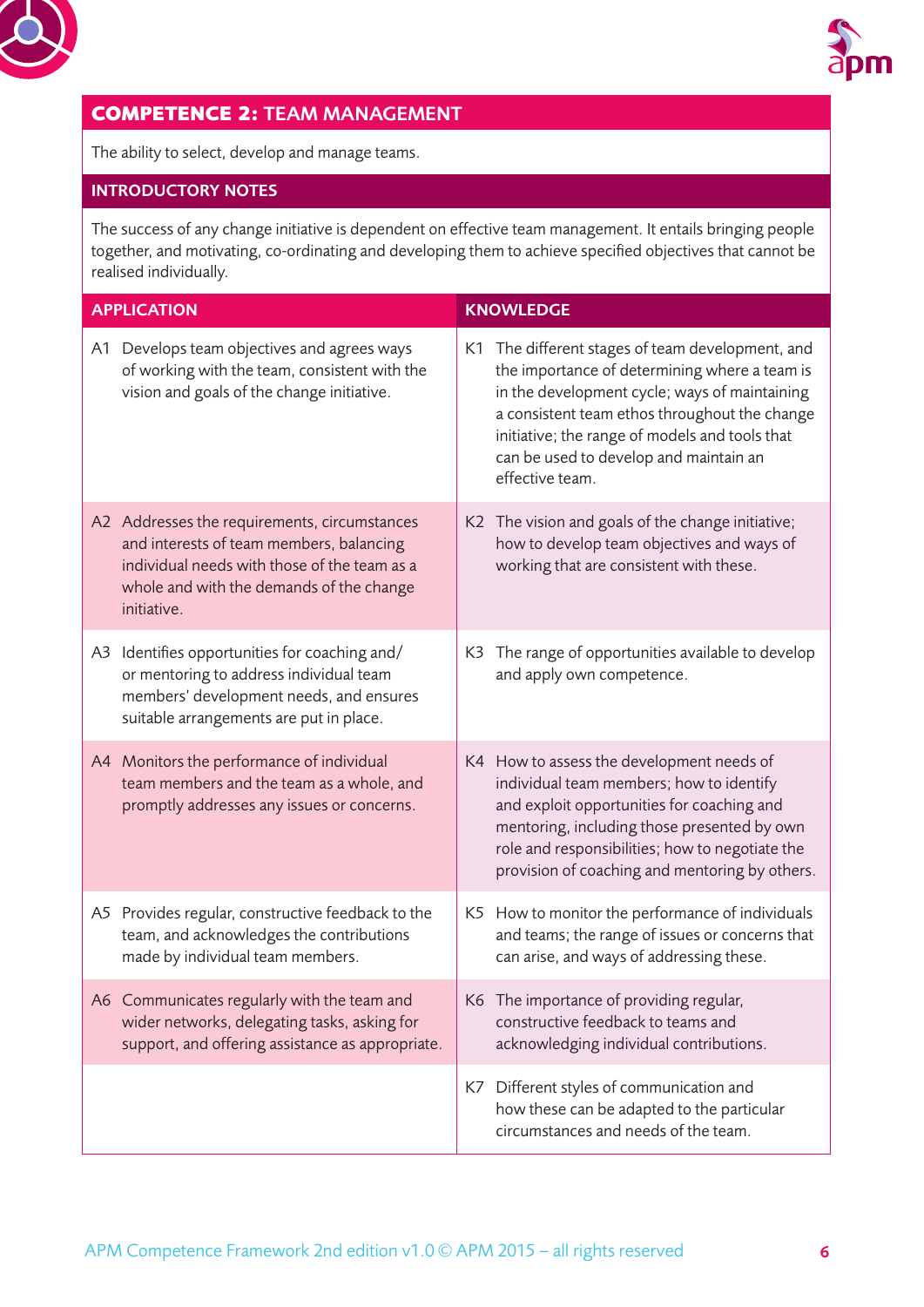<span id="page-6-0"></span>



## **COMPETENCE 3:** CONFLICT MANAGEMENT

The ability to identify, address and resolve differences between individuals and/or interest groups.

#### INTRODUCTORY NOTES

Conflict management is the process of identifying and addressing differences that, if unmanaged, would affect the delivery of change initiatives and the culture of the workplace. Effective conflict management exploits healthy conflict to support group development and learning, and tackles negative conflict to prevent differences from becoming destructive elements in change initiatives.

| <b>APPLICATION</b> |                                                                                                                                                                       |    | <b>KNOWLEDGE</b>                                                                                                                                                                                                                                                                                      |  |
|--------------------|-----------------------------------------------------------------------------------------------------------------------------------------------------------------------|----|-------------------------------------------------------------------------------------------------------------------------------------------------------------------------------------------------------------------------------------------------------------------------------------------------------|--|
|                    | A1 Anticipates, and takes pre-emptive action to<br>address potential conflict situations that may<br>impact on change initiatives.                                    | K1 | The potential impact of healthy conflict<br>on working practices and learning and<br>development; the potential impact of negative<br>conflict on individuals, teams and the delivery<br>of change initiatives; the range of pre-emptive<br>actions that can help to minimise or prevent<br>conflict. |  |
|                    | A2 Recognises signs of conflict and investigates<br>impartially the causes of the conflict.                                                                           |    | K2 The different indicators of negative conflict,<br>and the ways in which obvious and more subtle<br>indicators can be detected.                                                                                                                                                                     |  |
| A3                 | Encourages the parties involved to resolve their<br>own differences and conflicts.                                                                                    |    | K3 The benefits of encouraging parties to<br>take responsibility for resolving their own<br>differences and conflicts.                                                                                                                                                                                |  |
| A4                 | Takes prompt action to address conflict, where<br>the parties are unable to resolve the conflict<br>themselves, in a way that respects the views of<br>all concerned. |    | K4 The range of models and techniques for<br>conflict resolution; the importance of taking an<br>objective and blame-free approach to conflict<br>resolution.                                                                                                                                         |  |
|                    | A5 Seeks help from colleagues or specialists when<br>the conflict cannot be resolved and/or requires<br>additional expertise.                                         |    | K5 The role of colleagues and specialists in conflict<br>resolution, and the situations in which their<br>input is required.                                                                                                                                                                          |  |
|                    | A6 Monitors the success of conflict management<br>measures and remains alert to any ongoing<br>problems.                                                              |    | K6 How to monitor the success of conflict<br>resolution measures.                                                                                                                                                                                                                                     |  |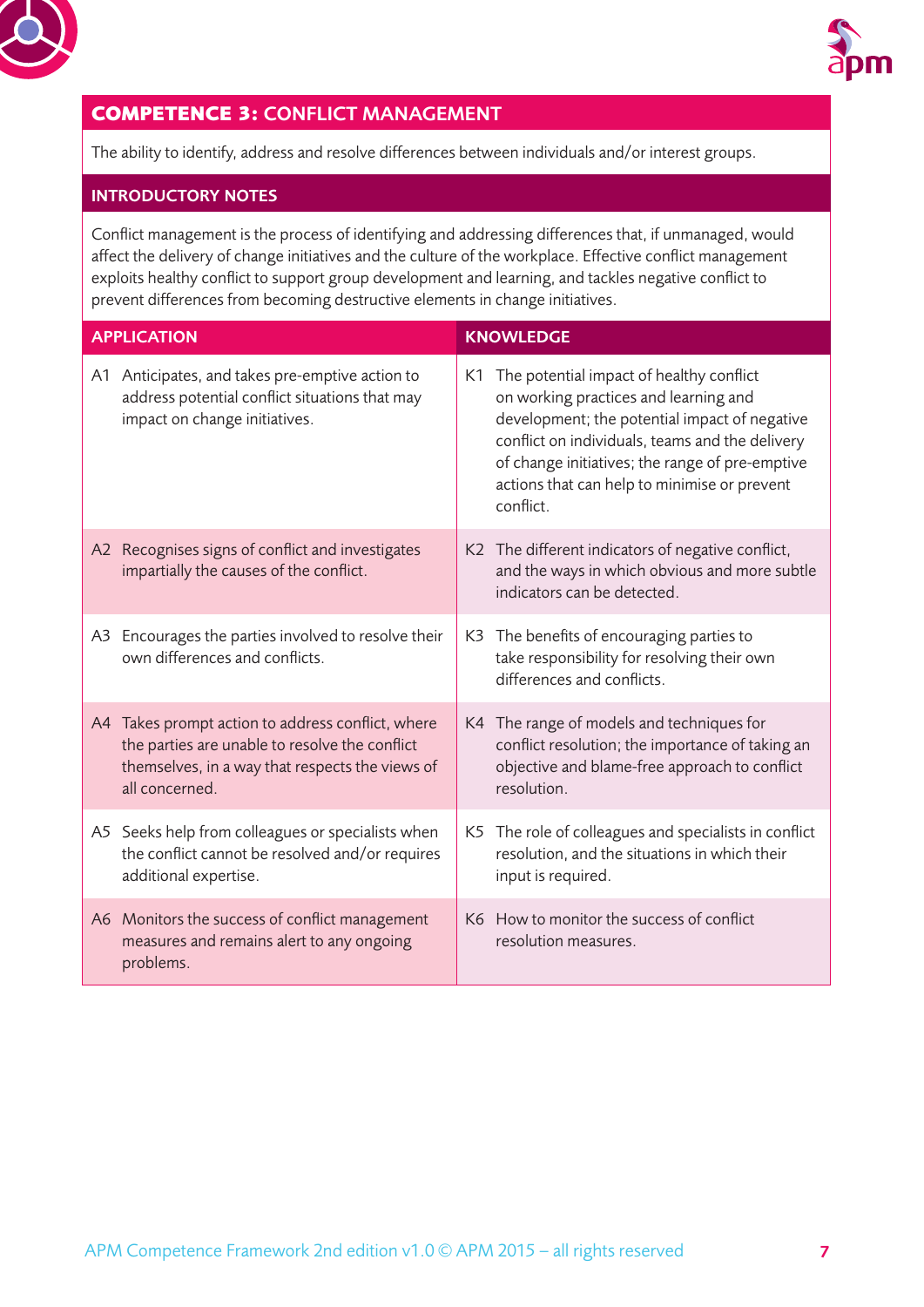<span id="page-7-0"></span>



## **COMPETENCE 4:** LEADERSHIP

The ability to empower and inspire others to deliver successful change initiatives.

#### INTRODUCTORY NOTES

Strong leadership is essential to the successful management of change initiatives. It requires the clear communication of vision, values and objectives, the maintenance of a working environment that encourages high performance, and the building of trust, confidence and commitment.

| <b>APPLICATION</b> |                                                                                                                                                                                                  |    | <b>KNOWLEDGE</b>                                                                                                                                                                                                                                                                                                                                                                                                        |  |
|--------------------|--------------------------------------------------------------------------------------------------------------------------------------------------------------------------------------------------|----|-------------------------------------------------------------------------------------------------------------------------------------------------------------------------------------------------------------------------------------------------------------------------------------------------------------------------------------------------------------------------------------------------------------------------|--|
| A1                 | Clearly communicates and reinforces to team<br>members and stakeholders the vision, values<br>and objectives of the change initiative and its<br>links to strategic objectives.                  |    | K1 The vision, values and objectives of the change<br>initiative for which they are responsible and its<br>links to strategic objectives; the ways in which<br>these can be effectively communicated and<br>reinforced to team members and stakeholders.                                                                                                                                                                |  |
|                    | A2 Sustains an environment that encourages high<br>performance and empowers team members to<br>reach their full potential.                                                                       |    | K2 The characteristics of the working environment<br>likely to encourage high performance and<br>empower team members; how to sustain such<br>an environment.                                                                                                                                                                                                                                                           |  |
| A3                 | Uses appropriate leadership styles to gain and<br>maintain the trust, confidence, commitment<br>and collaboration of others throughout<br>the change initiative to ensure continued<br>momentum. |    | K3 Techniques for gaining and maintaining<br>the trust, confidence, commitment and<br>collaboration of others; the range of different<br>leadership styles, and their advantages and<br>disadvantages; how to select a leadership style<br>that is appropriate for a particular situation,<br>individual or group; the ways in which<br>leadership style can be adapted to suit different<br>or changing circumstances. |  |
|                    | A4 Encourages and facilitates open discussion<br>in order that any difficulties or challenges are<br>identified and addressed in a timely manner.                                                |    | K4 Methods for addressing difficulties and<br>challenges and when to escalate to a higher<br>authority.                                                                                                                                                                                                                                                                                                                 |  |
|                    | A5 Consistently models desirable behaviours in<br>order to encourage similar behaviour from<br>others.                                                                                           | K5 | The behaviours and interpersonal skills that<br>underpin effective leadership; how to model<br>desirable behaviours.                                                                                                                                                                                                                                                                                                    |  |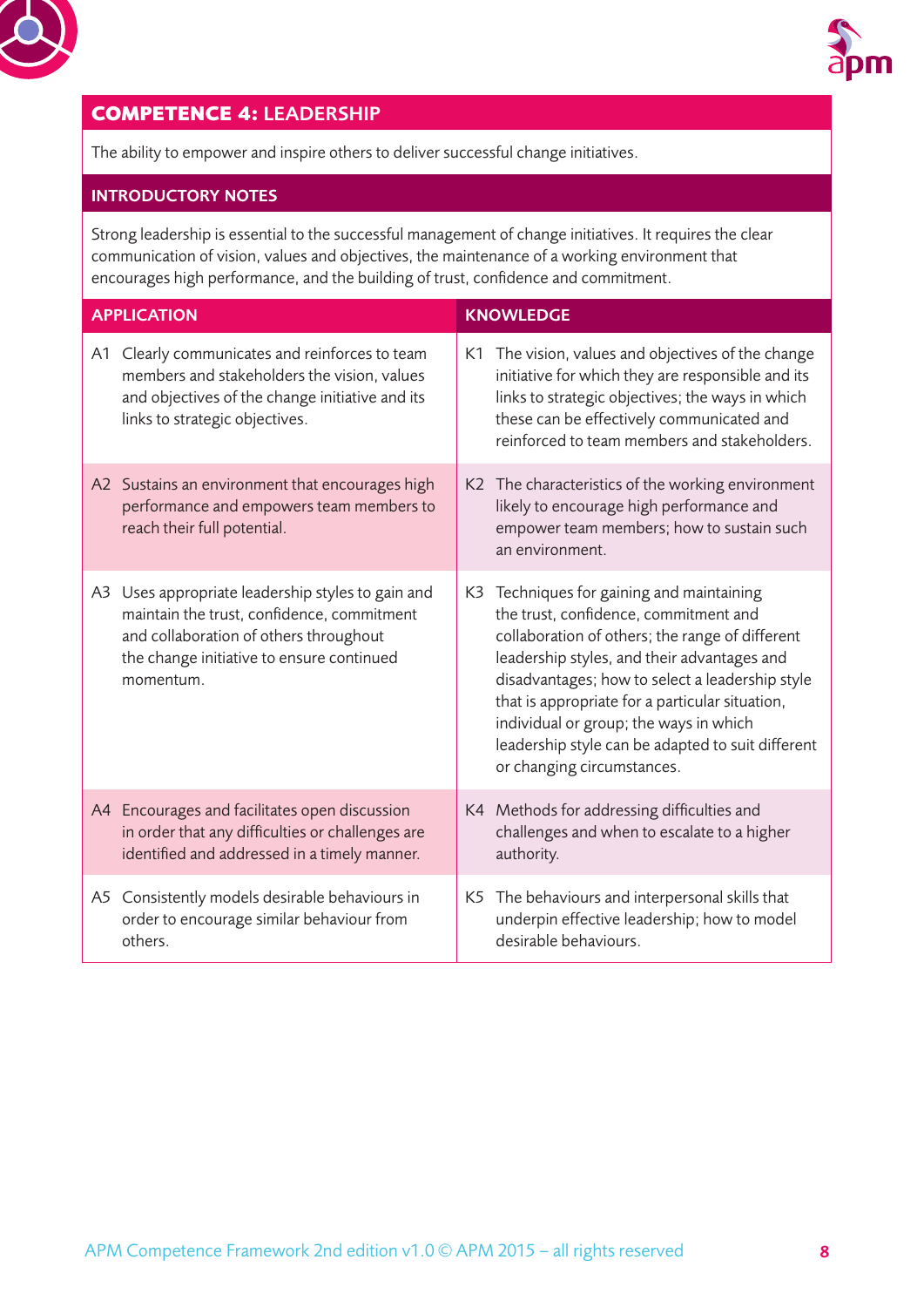<span id="page-8-0"></span>



## **COMPETENCE 5:** PROCUREMENT

The ability to secure the provision of resources needed for change initiative(s) from internal and/or external providers.

#### INTRODUCTORY NOTES

Procurement is the process by which products and services are acquired from internal and/or external providers to support the change initiative.

| <b>APPLICATION</b> |                                                                                                                                                                                                                                | <b>KNOWLEDGE</b>                                                                                                                                                                                                                                                                                            |
|--------------------|--------------------------------------------------------------------------------------------------------------------------------------------------------------------------------------------------------------------------------|-------------------------------------------------------------------------------------------------------------------------------------------------------------------------------------------------------------------------------------------------------------------------------------------------------------|
| A1                 | Identifies the type, quality and quantity of<br>resources required for the change initiative<br>based on up-to-date and accurate information.                                                                                  | K1 How to determine the type, quality and<br>quantity of resources required to meet the<br>objectives of change initiatives.                                                                                                                                                                                |
|                    | A2 Develops detailed specifications for the<br>procurement of resources, securing support<br>from colleagues and specialists where<br>necessary.                                                                               | K2 How to draw up detailed specifications for the<br>procurement of resources; how to recognise<br>the need for and secure support from<br>colleagues and specialists when developing<br>procurement specifications.                                                                                        |
| A3                 | Investigates the technical and commercial<br>options for fulfilling the requirements,<br>including possible suppliers, and agrees the<br>procurement plan with relevant stakeholders.                                          | K3 The range of technical and commercial options<br>for fulfilling resource requirements; the<br>implications of different procurement options;<br>the importance of agreeing preferred options<br>with relevant stakeholders.                                                                              |
|                    | A4 Negotiates and secures internal resources,<br>and takes action to resolve any difficulties with<br>their availability or contribution, including by<br>escalation.                                                          | K4 Procedures for acquiring internal resources;<br>how to negotiate and secure internal resources;<br>the difficulties that may be encountered in<br>drawing on internal resources, and how these<br>may be resolved.                                                                                       |
|                    | A5 Conducts a rigorous tender, evaluation<br>and selection process, complying with<br>organisational procedures to select suppliers<br>which best meet the resource requirements of<br>the change initiative and organisation. | K5 The importance of integrity, fairness and<br>consistency in decision making; how to make<br>judgements about which suppliers can best<br>meet the resource requirements of the change<br>initiative and organisation; organisational<br>procedures for procurement including<br>approved supplier lists. |
|                    | A6 Negotiates with preferred suppliers to reach<br>agreements that meet the organisation's<br>requirements and are acceptable to both parties.                                                                                 | K6 How to negotiate and reach agreement with<br>selected suppliers.                                                                                                                                                                                                                                         |
|                    | A7 Agrees viable contracts and statements of work,<br>including performance monitoring criteria, in<br>line with organisational requirements.                                                                                  | K7 The nature of contracts and statements of<br>work, and the implications for the contracting<br>organisations.                                                                                                                                                                                            |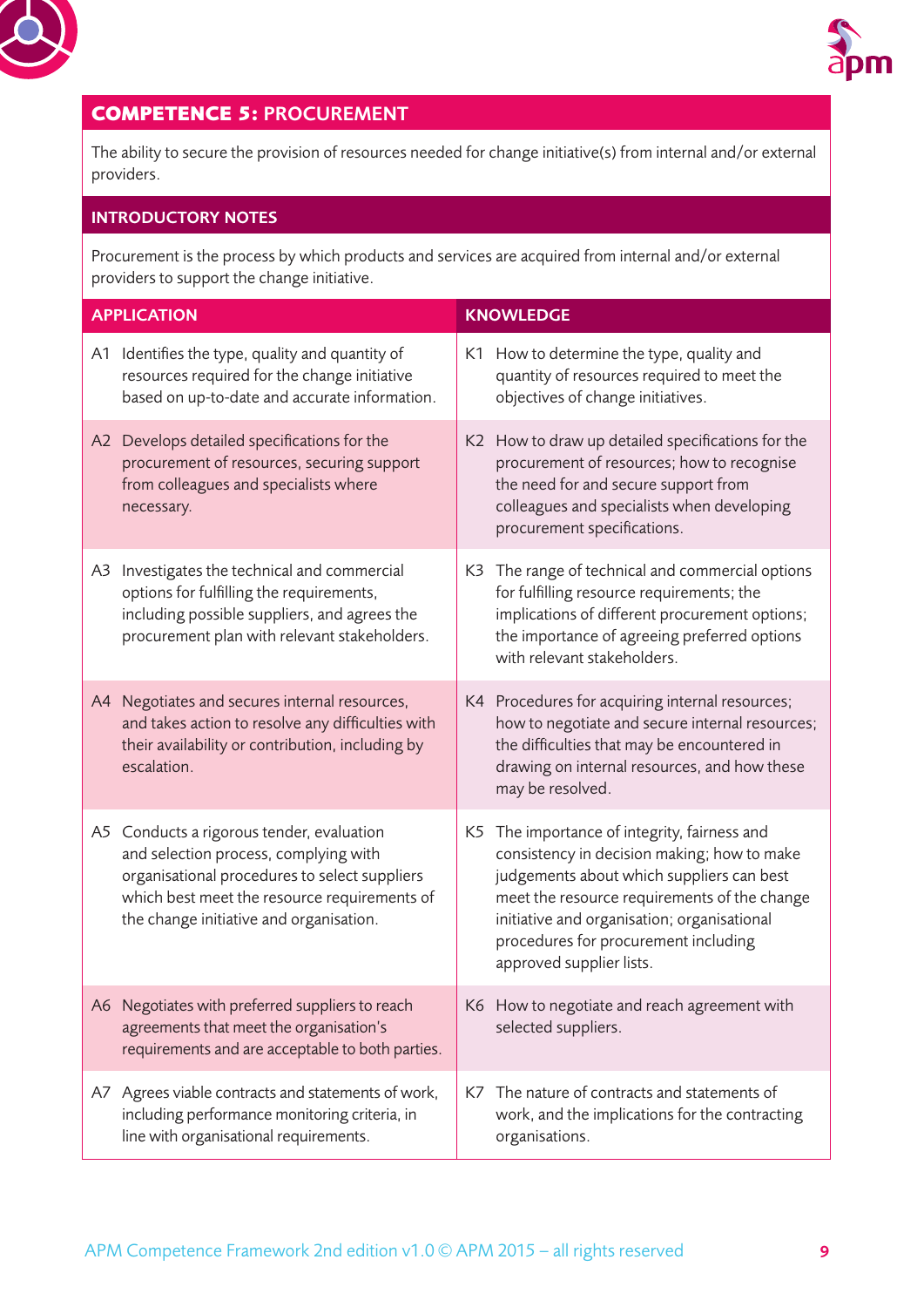<span id="page-9-0"></span>



## **COMPETENCE 6:** CONTRACT MANAGEMENT

The ability to agree contracts for the provision of goods and/or services, to monitor compliance, and to manage variances.

#### INTRODUCTORY NOTES

Proactive contract management is essential to ensure that agreed goods and/or services are delivered on time and within budget, to address problems without delay, and to maintain productive working relationships with internal and/or external suppliers.

| <b>APPLICATION</b> |                                                                                                                                                                                                                                                                           | <b>KNOWLEDGE</b> |                                                                                                                                                                                                                                                                                           |
|--------------------|---------------------------------------------------------------------------------------------------------------------------------------------------------------------------------------------------------------------------------------------------------------------------|------------------|-------------------------------------------------------------------------------------------------------------------------------------------------------------------------------------------------------------------------------------------------------------------------------------------|
|                    | A1 Complies with relevant organisational<br>procedures and legal and ethical requirements<br>when managing contracts.                                                                                                                                                     | organisations.   | K1 The nature of contracts and statements of<br>work, and the implications for the contracting                                                                                                                                                                                            |
|                    | A2 Ensures that necessary actions are undertaken<br>to comply with the terms of the contract.                                                                                                                                                                             |                  | K2 Relevant organisational procedures and legal and<br>ethical requirements for managing contracts.                                                                                                                                                                                       |
|                    | A3 Monitors the performance of suppliers in terms<br>of the quality, timeliness and reliability of goods<br>and/or services against agreed contractual<br>obligations.                                                                                                    |                  | K3 Performance management techniques.                                                                                                                                                                                                                                                     |
|                    | A4 Monitors the performance of the organisation<br>in terms of meeting its contractual obligations.                                                                                                                                                                       |                  | K4 The range of problems that can arise with the<br>performance of suppliers, and the indicators<br>of such problems; the importance of taking<br>prompt action to resolve any problems with the<br>performance of suppliers; how to decide what<br>remedial action is required and when. |
|                    | A5 Takes prompt action to resolve any problems<br>in accordance with the terms of the contract,<br>including negotiating and managing contract<br>variances.                                                                                                              |                  | K5 The importance of building and maintaining<br>productive relationships with suppliers, and the<br>ways of achieving this.                                                                                                                                                              |
|                    | A6 Maintains productive relationships with suppliers<br>throughout the execution of the contract.                                                                                                                                                                         | contract.        | K6 The range of considerations when closing a                                                                                                                                                                                                                                             |
| A7                 | Closes the contract, once the goods and/or<br>services have been delivered and accepted,<br>ensuring that all financial arrangements have<br>been honoured, all contract changes have been<br>accounted for, and any necessary maintenance<br>contracts have been agreed. |                  |                                                                                                                                                                                                                                                                                           |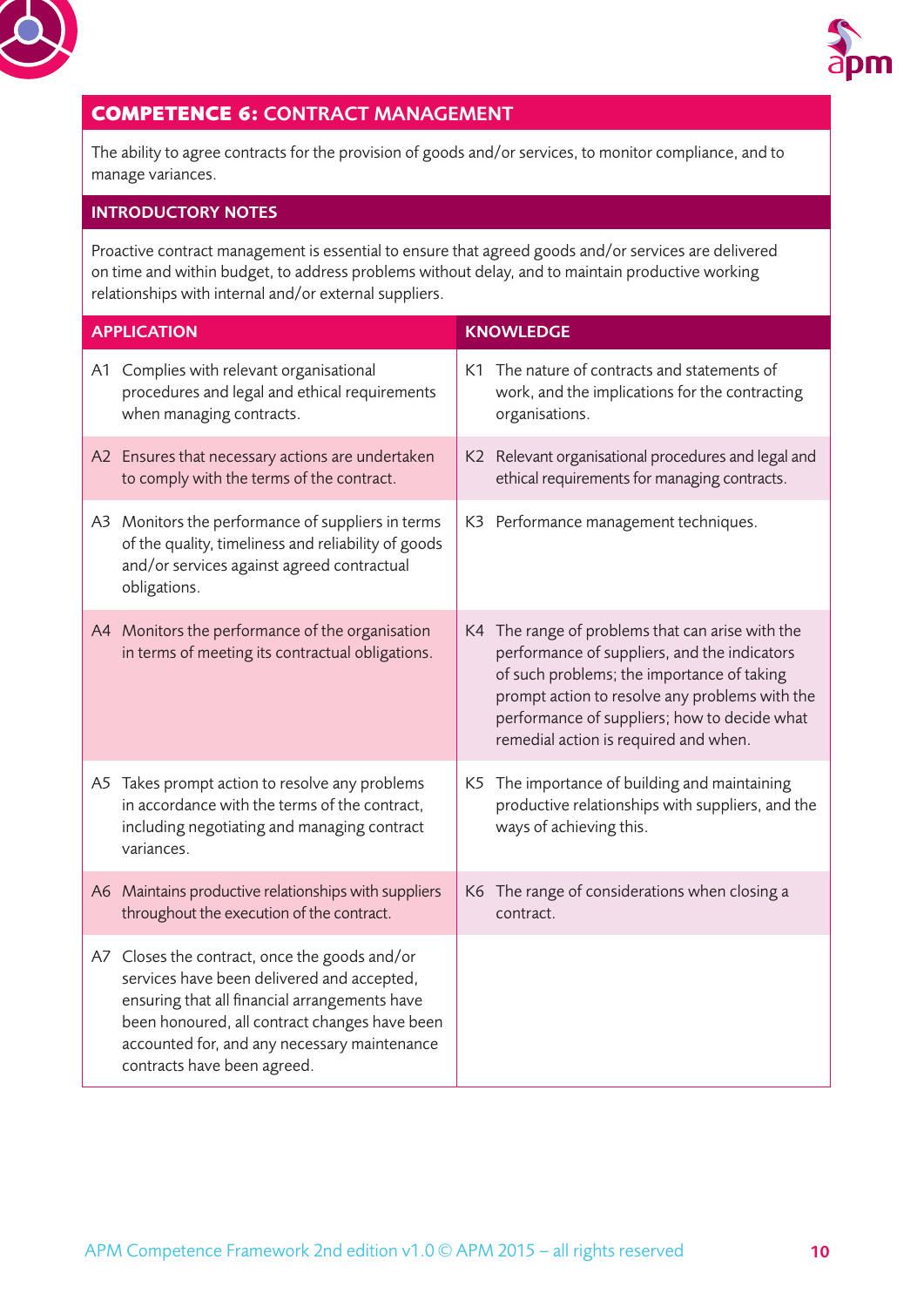<span id="page-10-0"></span>



## **COMPETENCE 7:** REQUIREMENTS MANAGEMENT

The ability to prepare and maintain definitions of the requirements of change initiatives.

#### INTRODUCTORY NOTES

Requirements management is the process of capturing, assessing and justifying stakeholders' wants and needs to arrive at an agreed schedule of requirements. The nature of the requirements will depend on the nature of the change initiative with project requirements typically but not exclusively being defined in terms of outputs, and with programmes typically, but not exclusively, being defined in terms of outcomes and benefits. There is often flexibility in how requirements might be met: the Solutions development competence (competence 8), addresses identifying and choosing between the options.

| <b>APPLICATION</b> |                                                                                                                                                                                                                      | <b>KNOWLEDGE</b>                                                                                                                                                                                                                                                                                                             |
|--------------------|----------------------------------------------------------------------------------------------------------------------------------------------------------------------------------------------------------------------|------------------------------------------------------------------------------------------------------------------------------------------------------------------------------------------------------------------------------------------------------------------------------------------------------------------------------|
|                    | A1 Researches, assesses and prioritises<br>stakeholders' wants and needs.                                                                                                                                            | K1 Identification of stakeholders; consultation and<br>analysis methods; prioritisation of wants and<br>needs.                                                                                                                                                                                                               |
|                    | A2 Researches dependencies and constraints, in<br>advance of a change initiative, which could<br>affect its approach and outcomes.                                                                                   | K2 Interfaces with other disciplines such as law,<br>accounting and HR.                                                                                                                                                                                                                                                      |
|                    | A3 Draws on expertise from within the<br>organisation or externally to confirm the<br>findings of research.                                                                                                          | K3 Sources of information and expertise.                                                                                                                                                                                                                                                                                     |
|                    | A4 Uses an analysis of wants, needs and<br>constraints to specify requirements.                                                                                                                                      | K4 Characteristics of well-specified requirements;<br>relationships between outputs, acceptance<br>criteria, and benefits; advantages and<br>limitations of one-off and iterative approaches<br>to defining requirements; methods to evaluate<br>and select different possible requirements,<br>including value engineering. |
|                    | A5 Uses negotiation and influencing skills to<br>arrive at an agreed schedule of requirements<br>including agreed success criteria.                                                                                  | K5 Principles of negotiation; methods of influencing;<br>techniques to secure buy-in from users,<br>stakeholders and project or programme teams.                                                                                                                                                                             |
|                    | A6 Documents the requirements.                                                                                                                                                                                       |                                                                                                                                                                                                                                                                                                                              |
|                    | A7 Refines the requirements as appropriate during<br>the change initiative, implementing the change<br>control process where relevant accounted for,<br>and any necessary maintenance contracts have<br>been agreed. |                                                                                                                                                                                                                                                                                                                              |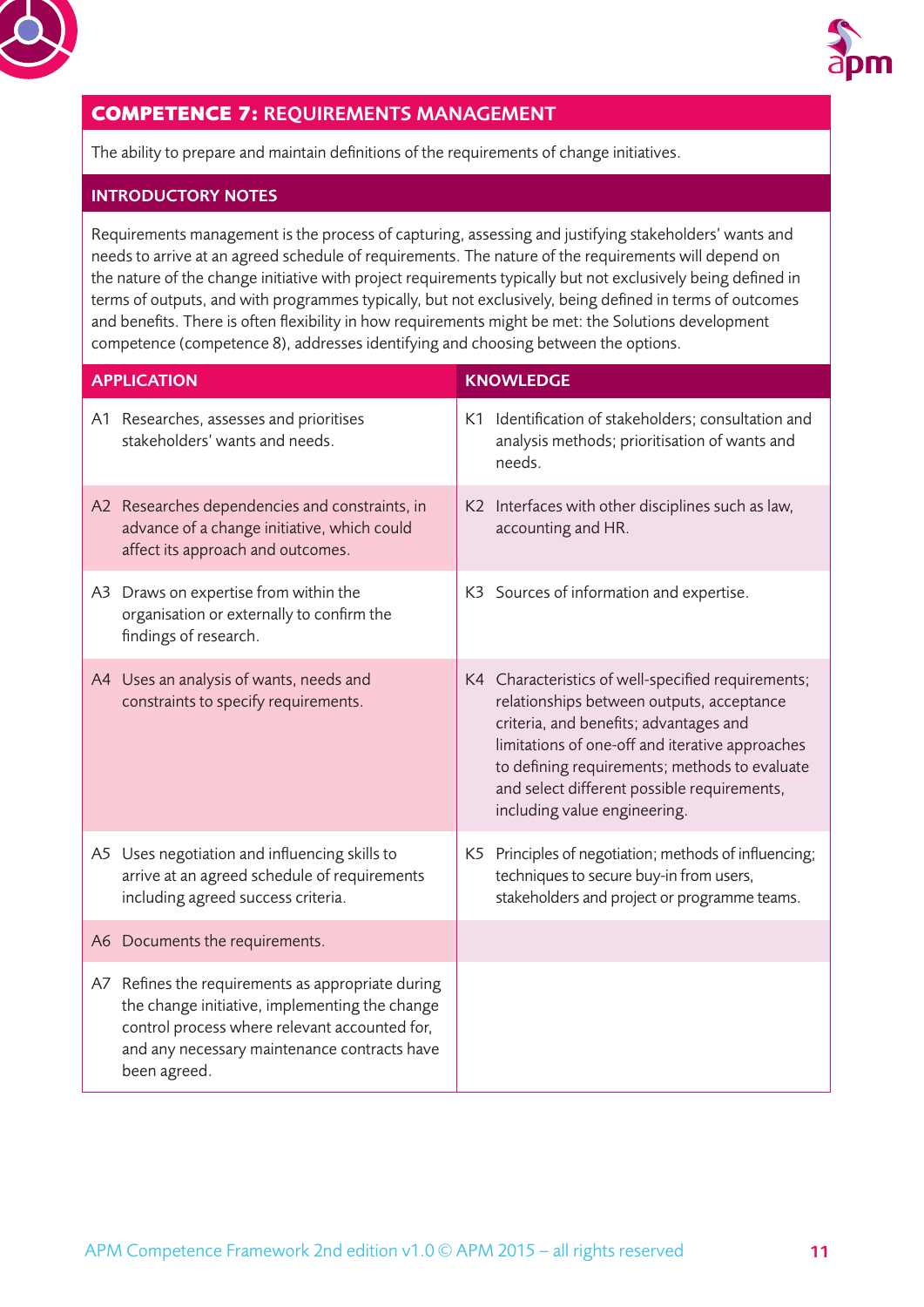<span id="page-11-0"></span>



## **COMPETENCE 8:** SOLUTIONS DEVELOPMENT

The ability to determine the best means of satisfying requirements within the context of the change initiative's objectives and constraints.

#### INTRODUCTORY NOTES

Solutions development is the process of determining the best means of satisfying change requirements to be developed during the change initiative. If solutions development includes innovation, then the process might include modelling, prototyping and/or testing. Solutions development, as described here, does not include determination of the change requirements: that process is addressed by the competence on Requirements management (competence 7).

| <b>APPLICATION</b> |                                                                                                                                                                                                                          | <b>KNOWLEDGE</b>                                                                                   |
|--------------------|--------------------------------------------------------------------------------------------------------------------------------------------------------------------------------------------------------------------------|----------------------------------------------------------------------------------------------------|
|                    | A1 Identifies options to deliver the defined<br>requirements for the change initiative.                                                                                                                                  | K1 Tools and techniques to identify, evaluate and<br>select alternative possible delivery options. |
|                    | A2 Analyses options to deliver the defined<br>requirements and makes recommendations.                                                                                                                                    | K2 Tools and techniques used for modelling,<br>prototyping and testing.                            |
|                    | A3 Documents the requirements and selected<br>option for delivery of the change initiative.                                                                                                                              |                                                                                                    |
|                    | A4 Monitors progress during the change<br>initiative and refines the options for delivery,<br>implementing the change control process<br>where relevant and recording changes in the<br>configuration management system. |                                                                                                    |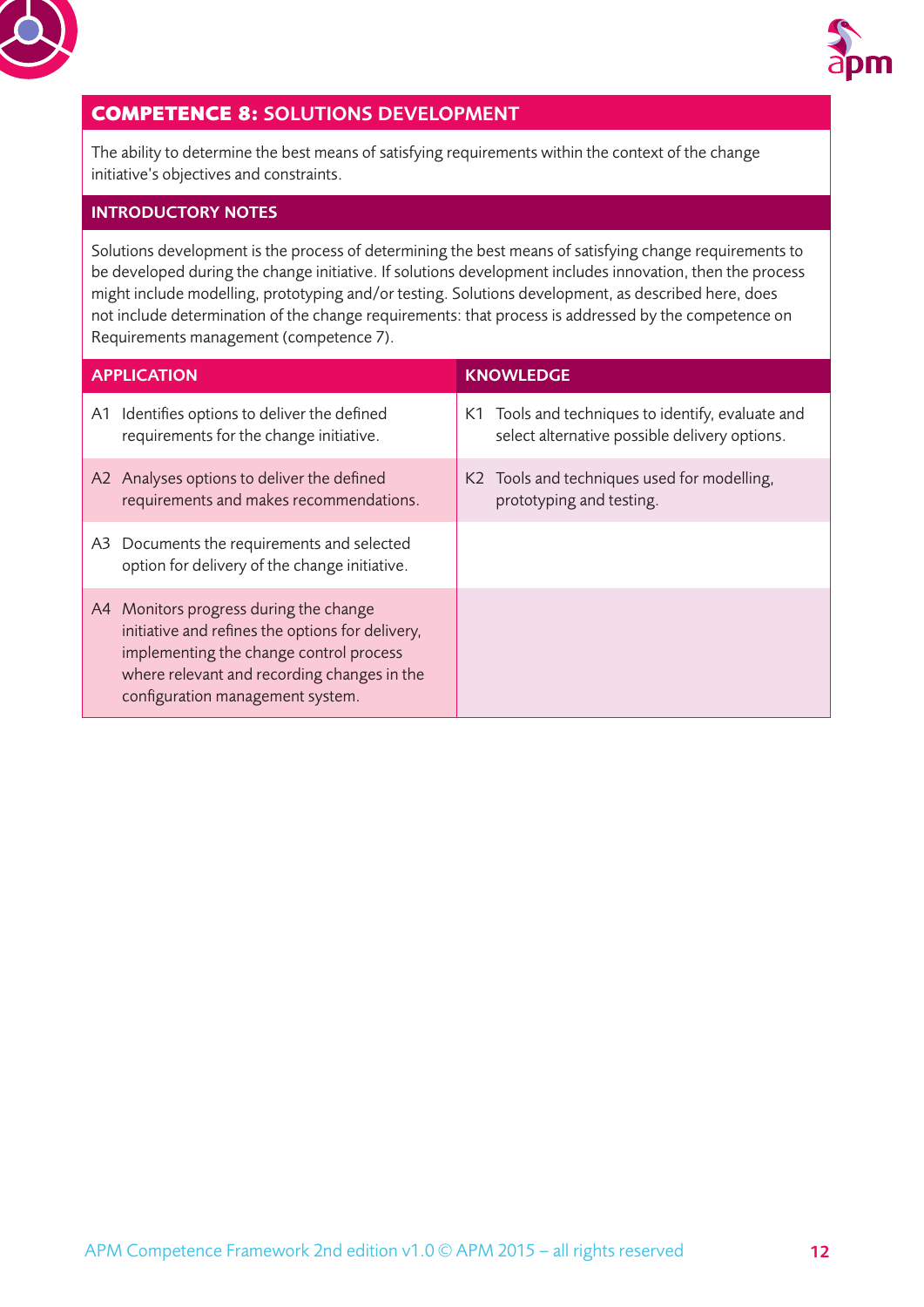<span id="page-12-0"></span>



## **COMPETENCE 9:** SCHEDULE MANAGEMENT

The ability to prepare and maintain schedules for activities and events for change initiatives, taking account of dependencies and resource requirements.

#### INTRODUCTORY NOTES

Schedule management is the process of developing and maintaining schedules for the work activities required to implement a change initiative. Schedules are fundamental to the control of a change initiative and provide a baseline against which progress is tracked.

|     | <b>APPLICATION</b>                                                                                                                                                                                            |     | <b>KNOWLEDGE</b>                                                                                                                                                            |
|-----|---------------------------------------------------------------------------------------------------------------------------------------------------------------------------------------------------------------|-----|-----------------------------------------------------------------------------------------------------------------------------------------------------------------------------|
| A1. | Defines activities and events to be completed<br>during the change initiative to appropriate<br>levels of detail.                                                                                             |     | K1 The approach and outcomes of other change<br>initiatives that have related scope; limitations of<br>available information methods; prioritisation of<br>wants and needs. |
|     | A2 Identifies dependencies between these<br>activities and events and their implications for<br>the organisation.                                                                                             |     | K2 Estimation methods and the use of confidence<br>limits.                                                                                                                  |
|     | A3 Researches and develops duration estimates<br>for the activities (reviewing and updating these<br>at relevant points) and identifies critical dates<br>relevant to the events.                             | K3  | Network analysis methods including their<br>advantages and limitations.                                                                                                     |
| A4  | Prepares and documents a schedule of major<br>phases or tranches, milestones and review<br>points for the change initiative, sufficient<br>to inform the direction of work and the<br>monitoring of progress. |     | K4 Use of scheduling tools and methods.                                                                                                                                     |
| A5  | Monitors progress and refines the schedule as<br>appropriate, implementing the change control<br>process.                                                                                                     | K5. | Techniques to guide the choice, capture and<br>analysis of relevant data.                                                                                                   |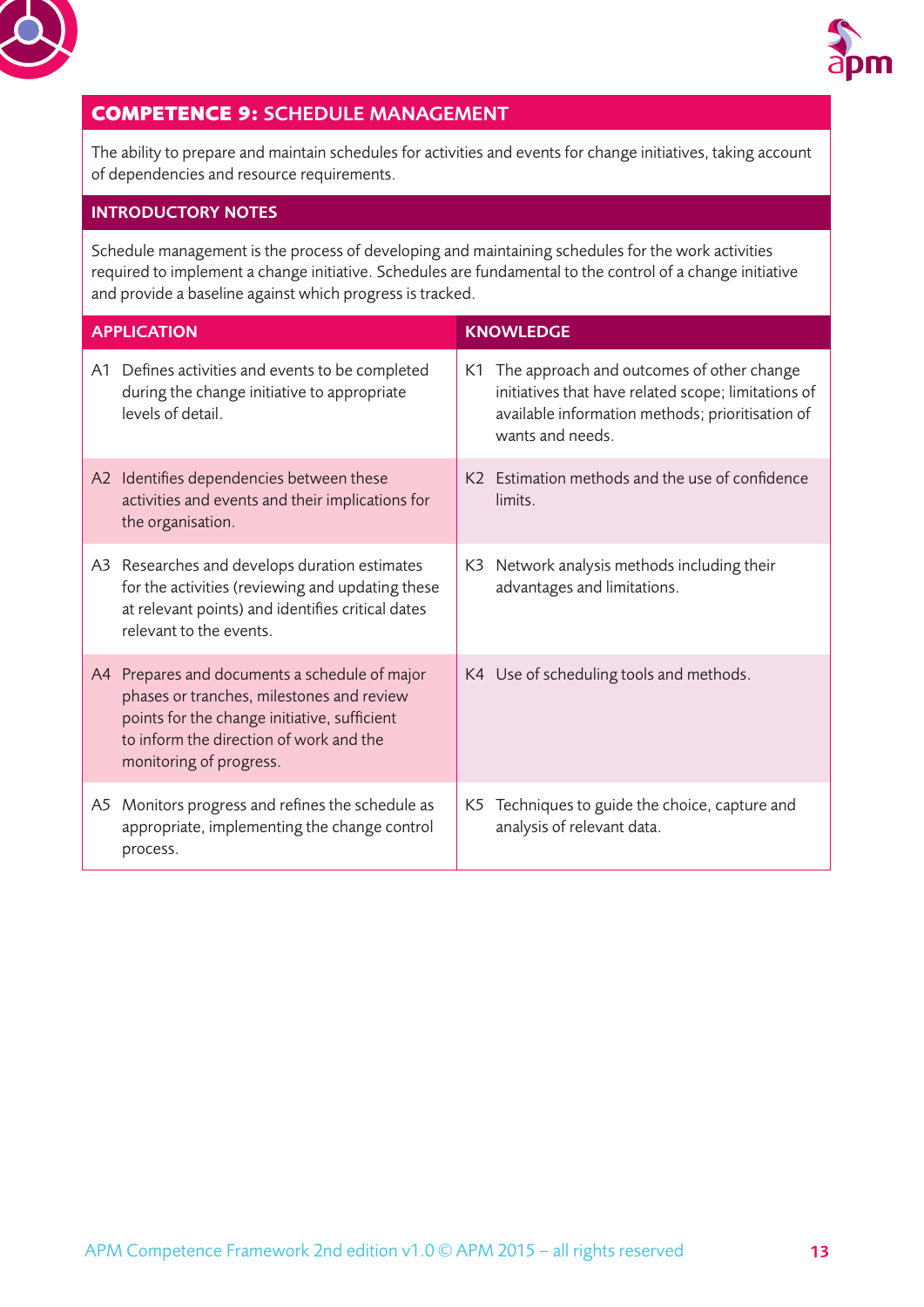<span id="page-13-0"></span>



## **COMPETENCE 10:** RESOURCE MANAGEMENT

The ability to develop, implement and update resource allocation plans (other than finance) for change initiatives, taking account of availabilities and scheduling.

#### INTRODUCTORY NOTES

Resource management is the process of identifying and scheduling the resources required to implement a change initiative. Conflicts between resource limits and time constraints can be addressed by resource smoothing and/or resource levelling.

|    | <b>APPLICATION</b>                                                                                                                               | <b>KNOWLEDGE</b>                                                                                                                                                                                                                   |
|----|--------------------------------------------------------------------------------------------------------------------------------------------------|------------------------------------------------------------------------------------------------------------------------------------------------------------------------------------------------------------------------------------|
| A1 | Identifies what resources will be needed to<br>carry out the activities and to deliver the events<br>required by a change initiative.            | K1 Nature of consumable and reusable resources,<br>and of non-tangible resources (including<br>the capabilities of personnel); resources<br>used within other similar change initiatives;<br>limitations of available information. |
|    | A2 Identifies the availability of internal and<br>external resources and the dependencies<br>between those availabilities.                       | K2 Different ways to manage the resources<br>based on their availability, and the associated<br>advantages and limitations.                                                                                                        |
|    | A3 Prepares a schedule for resource use, reconciling<br>resource limits and time constraints by applying<br>resource smoothing and/or levelling. | K3 Network analysis methods for resource<br>smoothing and resource levelling.                                                                                                                                                      |
|    | A4 Documents the schedule for resource use.                                                                                                      | K4 Techniques to guide the choice, capture and<br>analysis of relevant data.                                                                                                                                                       |
|    | A5 Monitors resource use against the schedule<br>during the change initiative, and identifies<br>variances that require action.                  |                                                                                                                                                                                                                                    |
|    | A6 Refines as appropriate the schedule for<br>resource use, implementing the change control<br>process where relevant.                           |                                                                                                                                                                                                                                    |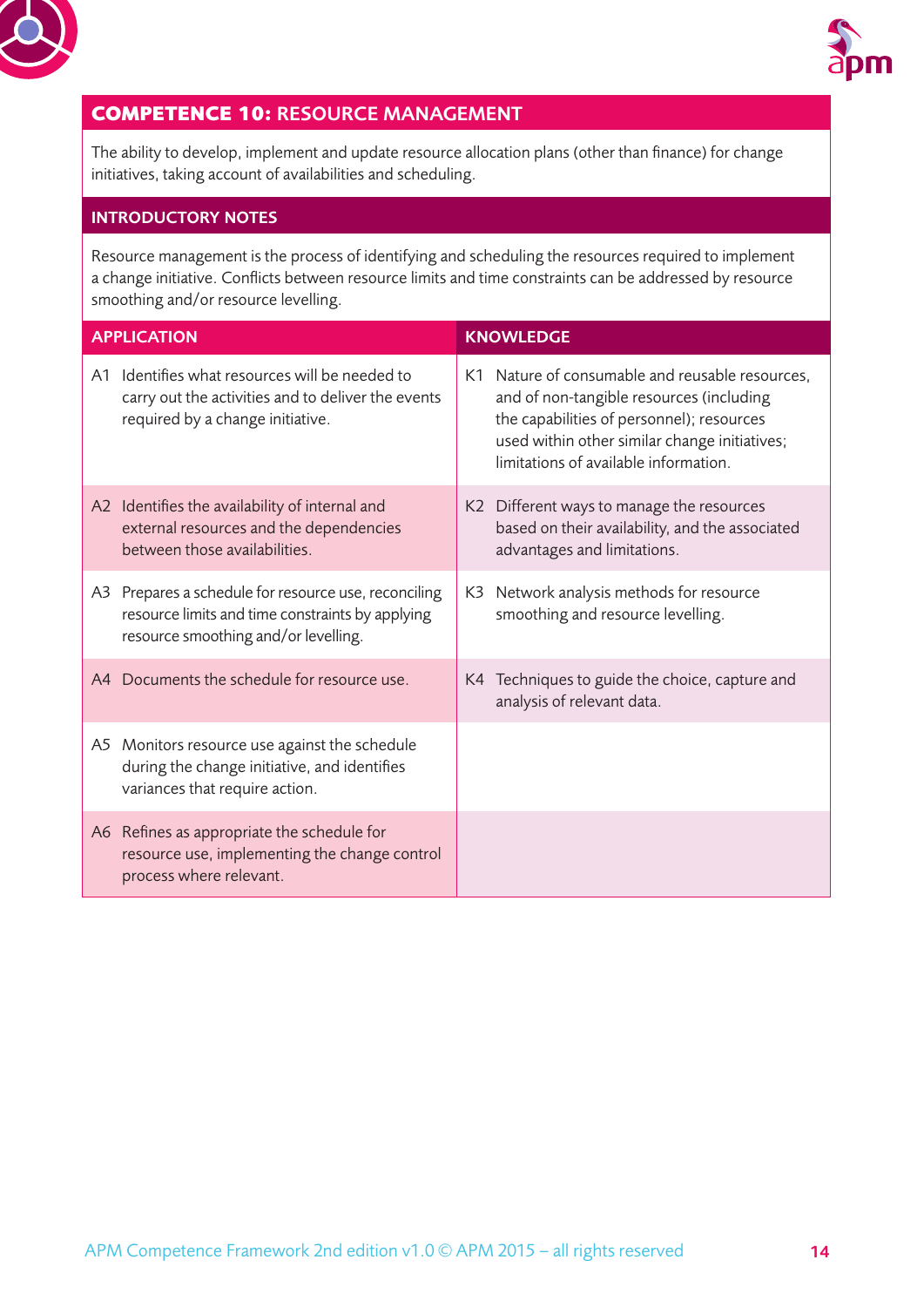<span id="page-14-0"></span>



## **COMPETENCE 11:** BUDGETING AND COST CONTROL

The ability to develop and agree budgets for change initiatives, and to control forecast and actual costs against the budgets.

#### INTRODUCTORY NOTES

Budgeting and cost control comprises the estimation of costs, the setting of an agreed budget, and control of forecast and actual costs against that budget. It does not include securing the funding to deliver the budget.

| <b>APPLICATION</b> |                                                                                                                                                                                                      | <b>KNOWLEDGE</b> |                                                                                                                                                                                                                                                                      |
|--------------------|------------------------------------------------------------------------------------------------------------------------------------------------------------------------------------------------------|------------------|----------------------------------------------------------------------------------------------------------------------------------------------------------------------------------------------------------------------------------------------------------------------|
|                    | A1 Obtains estimates for the costs of activities,<br>events and overheads.                                                                                                                           |                  | K1 Direct costs, indirect costs, fixed costs, variable<br>costs; comparative, parametric and bottom-up<br>estimating; use of three-point cost estimates;<br>cost tracking tools and techniques.                                                                      |
|                    | A2 Establishes and agrees an overall budget for a<br>change initiative, based on the business case.                                                                                                  |                  | K2 Capital and revenue budget formats; use of<br>tolerances; use of risk premiums.                                                                                                                                                                                   |
| A3                 | Develops a cashflow forecast for the change<br>initiative, and sets up arrangements for the<br>drawdown of funds.                                                                                    |                  | K3 Cashflow statement formats; time value of<br>money; opportunity cost of capital.                                                                                                                                                                                  |
|                    | A4 Monitors financial performance throughout<br>the change initiative, and prepares reports<br>for stakeholders in line with organisational<br>requirements.                                         |                  | K4 Tracking systems for actual costs, accruals and<br>committed costs; effects of inflation; reporting<br>structures; alternative cost breakdowns (e.g.<br>by cost type, resource type, work activity);<br>graphical representations; and performance<br>management. |
|                    | A5 Applies metrics to identify cost trends and to<br>update estimates of final costs.                                                                                                                |                  | K5 Use of tolerances and performance<br>management.                                                                                                                                                                                                                  |
|                    | A6 Refines as appropriate budget allocations and<br>cost management processes, implementing the<br>change control process where relevant.                                                            |                  |                                                                                                                                                                                                                                                                      |
|                    | A7 Ensures that all financial transactions are<br>complete before closure of the change<br>initiative, and that final reports on financial<br>performance are prepared for relevant<br>stakeholders. |                  |                                                                                                                                                                                                                                                                      |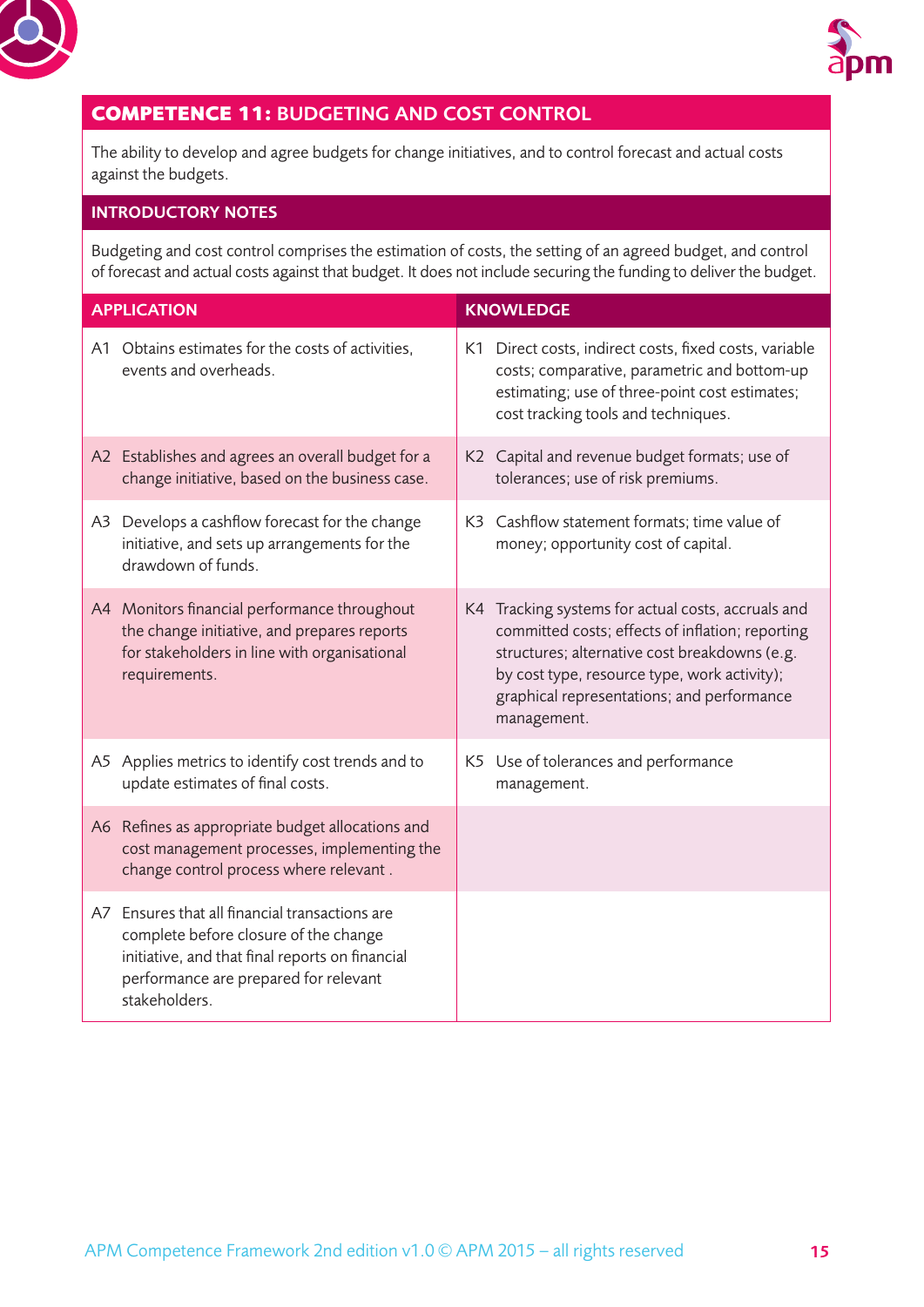<span id="page-15-0"></span>



## **COMPETENCE 12:** RISK AND ISSUE MANAGEMENT

The ability to identify and monitor risks (threats and opportunities), to plan and implement responses to those risks, and respond to other issues that affect the change initiative.

#### INTRODUCTORY NOTES

Risk and issue management is the proactive process of identifying risks (threats and opportunities) and issues, assessing them, planning how to respond to those risks, and implementing the responses. It also includes responding to other issues that affect the change initiative.

|                | <b>APPLICATION</b>                                                                                                                                                                   | <b>KNOWLEDGE</b>                                                                                                                                                                                                                          |  |  |
|----------------|--------------------------------------------------------------------------------------------------------------------------------------------------------------------------------------|-------------------------------------------------------------------------------------------------------------------------------------------------------------------------------------------------------------------------------------------|--|--|
|                | A1 Identifies risks and issues associated with a<br>change initiative, on an initial and ongoing basis.                                                                              | K1 Differences between risks, issues and<br>problems.                                                                                                                                                                                     |  |  |
|                | A2 Assesses the probabilities and impacts of the<br>risks and develops suitable response plans.                                                                                      | K2 Risk identification techniques; criteria for<br>inclusion in the risk management process.                                                                                                                                              |  |  |
|                | A3 Documents the risks and responses within a<br>risk management plan.                                                                                                               | K3 Qualitative and quantitative methods to<br>assess risk; the combination of different risks;<br>hierarchies of risk (e.g. to project, programme,<br>portfolio, organisation); risk responses;<br>iterative nature of response planning. |  |  |
| A4             | Implements responses to risks within the<br>limits of own responsibility, and address any<br>implications for the future, implementing the<br>change control process where relevant. | K4 Formats for risk and issue management plans.                                                                                                                                                                                           |  |  |
|                | A5 Assesses, documents and plans responses to<br>issues.                                                                                                                             | K5 Formats for risk and issues registers.                                                                                                                                                                                                 |  |  |
| A <sub>6</sub> | Implements responses to the issues, and<br>addresses any implications for the future,<br>implementing the change control process<br>where relevant.                                  |                                                                                                                                                                                                                                           |  |  |
|                | A7 Records issues, how they were resolved, and<br>their implications to inform planning for future<br>change initiatives.                                                            |                                                                                                                                                                                                                                           |  |  |
|                | A8 Ensures that all open risks are accepted, avoided<br>or transferred when change initiatives close.                                                                                |                                                                                                                                                                                                                                           |  |  |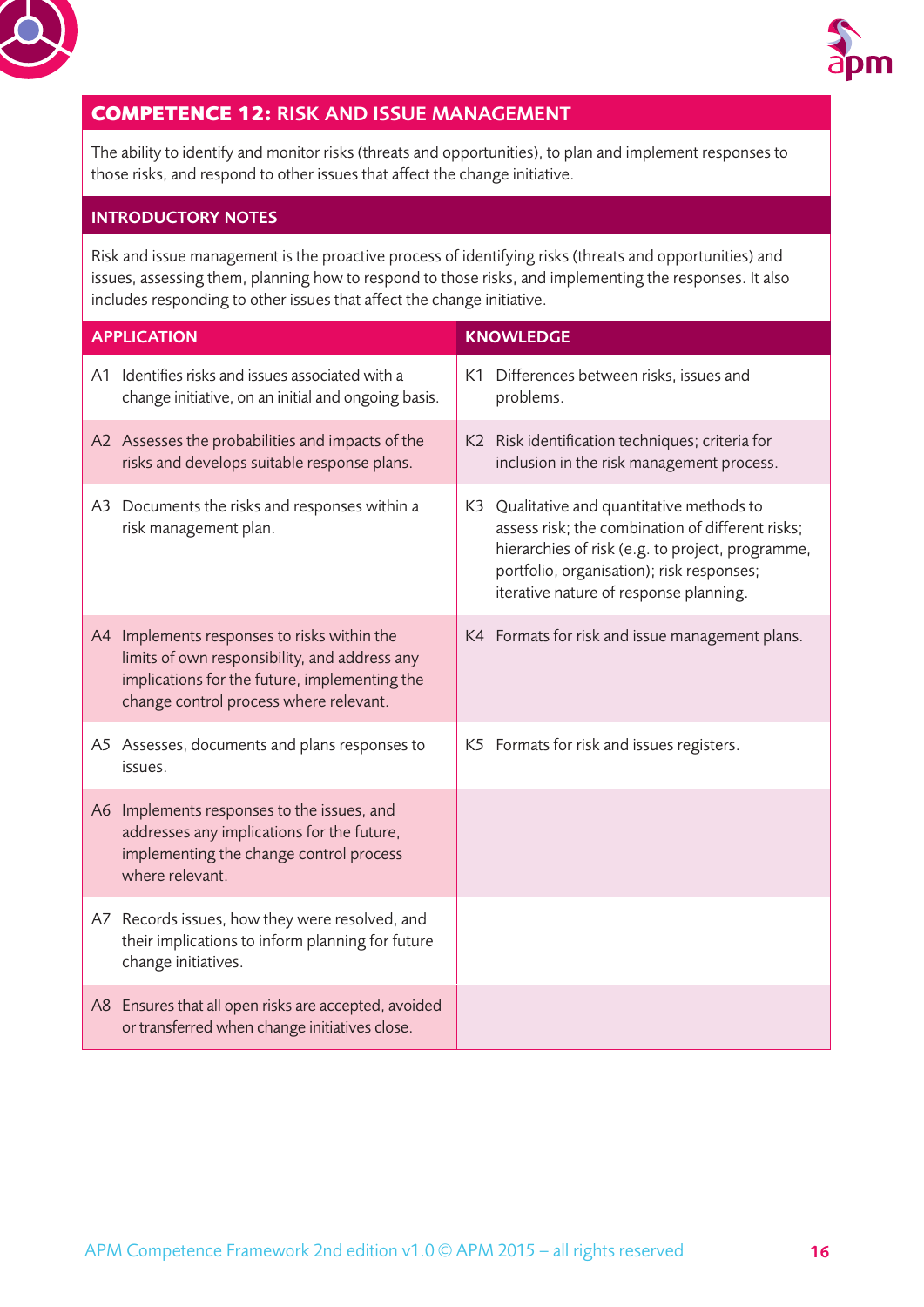<span id="page-16-0"></span>



## **COMPETENCE 13:** QUALITY MANAGEMENT

The ability to develop, maintain and apply quality management processes for change initiative activities and outputs.

#### INTRODUCTORY NOTES

Quality management in this context is the means by which the manager of a change initiative ensures that the outputs and processes through which they are delivered are meeting stakeholder requirements and are fit for purpose. It includes the quality assurance processes applied within the operation of the change initiative. It does not include the additional, independent assurance that might be required by stakeholders from auditors external to the operational team. There is a separate competence that addresses Independent assurance (competence 23).

| <b>APPLICATION</b>                                                                                                                                                                                   | <b>KNOWLEDGE</b> |                                                                                                                                                                                                          |  |
|------------------------------------------------------------------------------------------------------------------------------------------------------------------------------------------------------|------------------|----------------------------------------------------------------------------------------------------------------------------------------------------------------------------------------------------------|--|
| A1 Agrees quality indicators for the processes and<br>outputs of a change initiative by reference to<br>the business case and through negotiation with<br>stakeholders.                              |                  | K1 Characteristics of effective quality indicators;<br>the business case; stakeholder interests.                                                                                                         |  |
| A2 Prepares the quality management plan<br>for a change initiative through liaison with<br>relevant stakeholders and in accordance<br>with the processes, culture and values of the<br>organisation. |                  | K2 Quality management processes; metrics for<br>processes and quality standards, including for<br>health, safety and environmental management;<br>ISO quality management standards; and<br>benchmarking. |  |
| A3 Documents the quality management plan and<br>establishes a quality register.                                                                                                                      |                  | K3 Process for developing a quality management<br>plan; formats of plans, portfolio, organisation);<br>risk responses; iterative nature of response<br>planning.                                         |  |
| A4 Manages the process of quality assurance for<br>a change initiative, to confirm the consistent<br>application of the procedures and standards<br>defined in the quality management plan.          |                  | K4 Configuration management planning,<br>identification, control, status accounting,<br>verification and audit.                                                                                          |  |
| A5 Manages the process of quality control for a<br>change initiative to determine whether success<br>criteria are met.                                                                               |                  | K5 Standards for procedures and for resources to<br>be used during the change initiative.                                                                                                                |  |
| A6 Captures lessons learned during a change<br>initiative to contribute to continual<br>improvement.                                                                                                 |                  | K6 Inspection processes and analytical tools.                                                                                                                                                            |  |
| A7 Actions outcomes from the quality<br>management process, implementing the<br>change control process where relevant.                                                                               |                  | K7 Principles and practical implications of<br>continual improvement.                                                                                                                                    |  |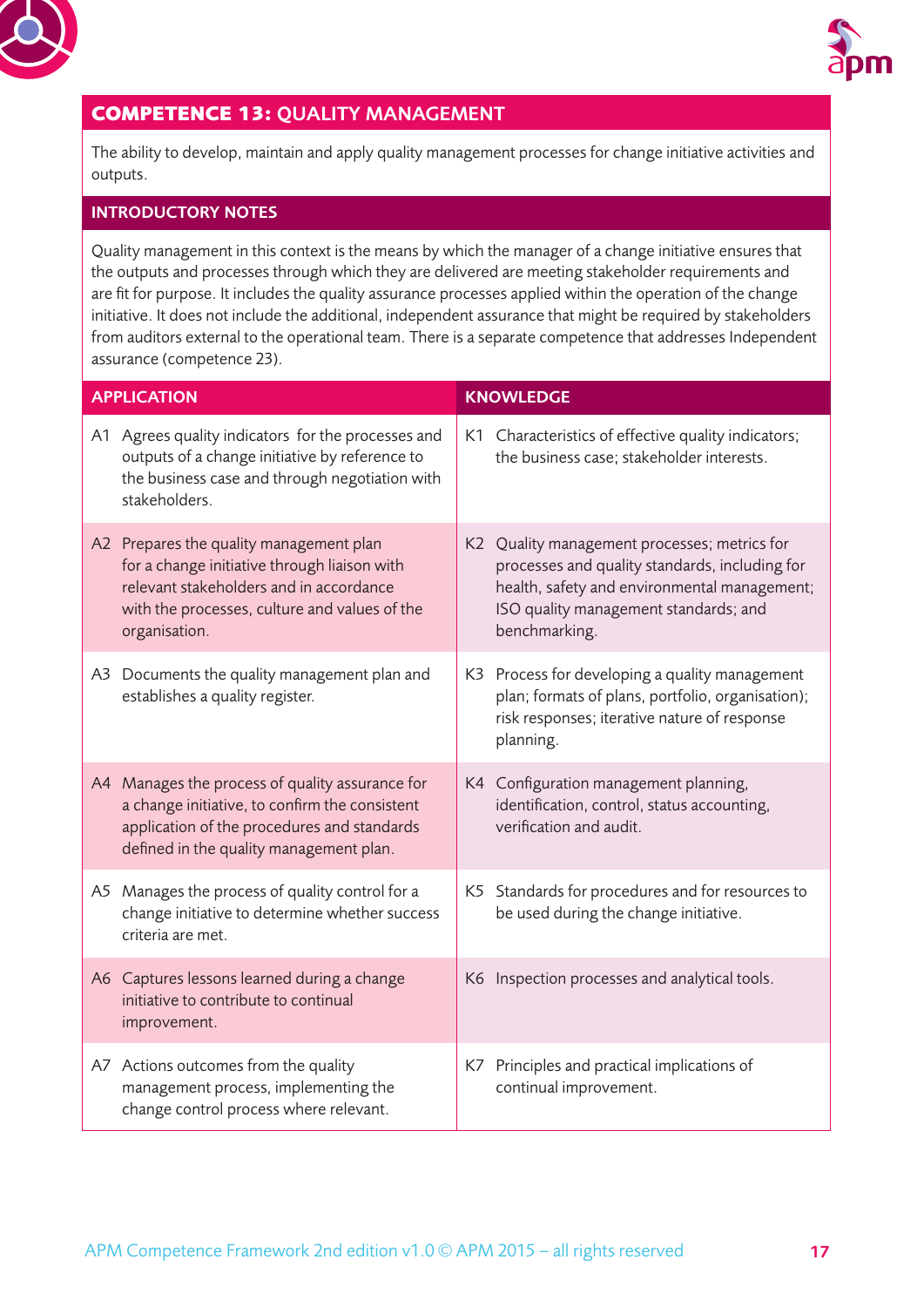<span id="page-17-0"></span>



## **COMPETENCE 14:** CONSOLIDATED PLANNING

The ability to consolidate and document the fundamental components of a change initiative: scope; schedule; resource requirements; budgets; risks, opportunities and issues; and quality requirements.

#### INTRODUCTORY NOTES

The consolidated plan brings together all of the plans for the change initiative. It need not be a single document but can make reference to other plans including stakeholder management and communications, risk management, quality management. The purpose of the consolidated plan is to document the outcomes of the whole planning process and to provide the primary reference for managing the change initiative.

| <b>APPLICATION</b>                                                                                                                                                                                                                                                                                                                                                                                                         | <b>KNOWLEDGE</b>                                                                 |  |
|----------------------------------------------------------------------------------------------------------------------------------------------------------------------------------------------------------------------------------------------------------------------------------------------------------------------------------------------------------------------------------------------------------------------------|----------------------------------------------------------------------------------|--|
| A1 Identifies the structure and format required for<br>the consolidated plan to provide an effective<br>reference, and in accordance with the practices<br>of the organisation.                                                                                                                                                                                                                                            | K1 Formats for consolidated plans.                                               |  |
| A2 Creates a consolidated plan to support overall<br>management, taking account of previous<br>lessons learnt and including:<br>business case<br>relevant constraints, assumptions and<br>dependencies<br>governance arrangements, organisational<br>structure, reporting arrangements and metrics,<br>stakeholder and communications management<br>plan<br>key performance indicators to evaluate benefit<br>realisation. | K2 The purpose of a consolidated plan and how to<br>prepare a consolidated plan. |  |
| A3 Ensures the consolidated plan balances the<br>fundamental components of scope, schedule,<br>resource requirements, budgets, risks and<br>issues, and quality requirements, and matches<br>the requirements of the change initiative.                                                                                                                                                                                    |                                                                                  |  |
| A4 Obtains formal acceptance of the consolidated<br>plan and subjects it to configuration<br>management.                                                                                                                                                                                                                                                                                                                   |                                                                                  |  |
| A5 Monitors progress against the consolidated plan.                                                                                                                                                                                                                                                                                                                                                                        |                                                                                  |  |
| A6 Refines the consolidated plan as appropriate,<br>implementing the change control process<br>where relevant.                                                                                                                                                                                                                                                                                                             |                                                                                  |  |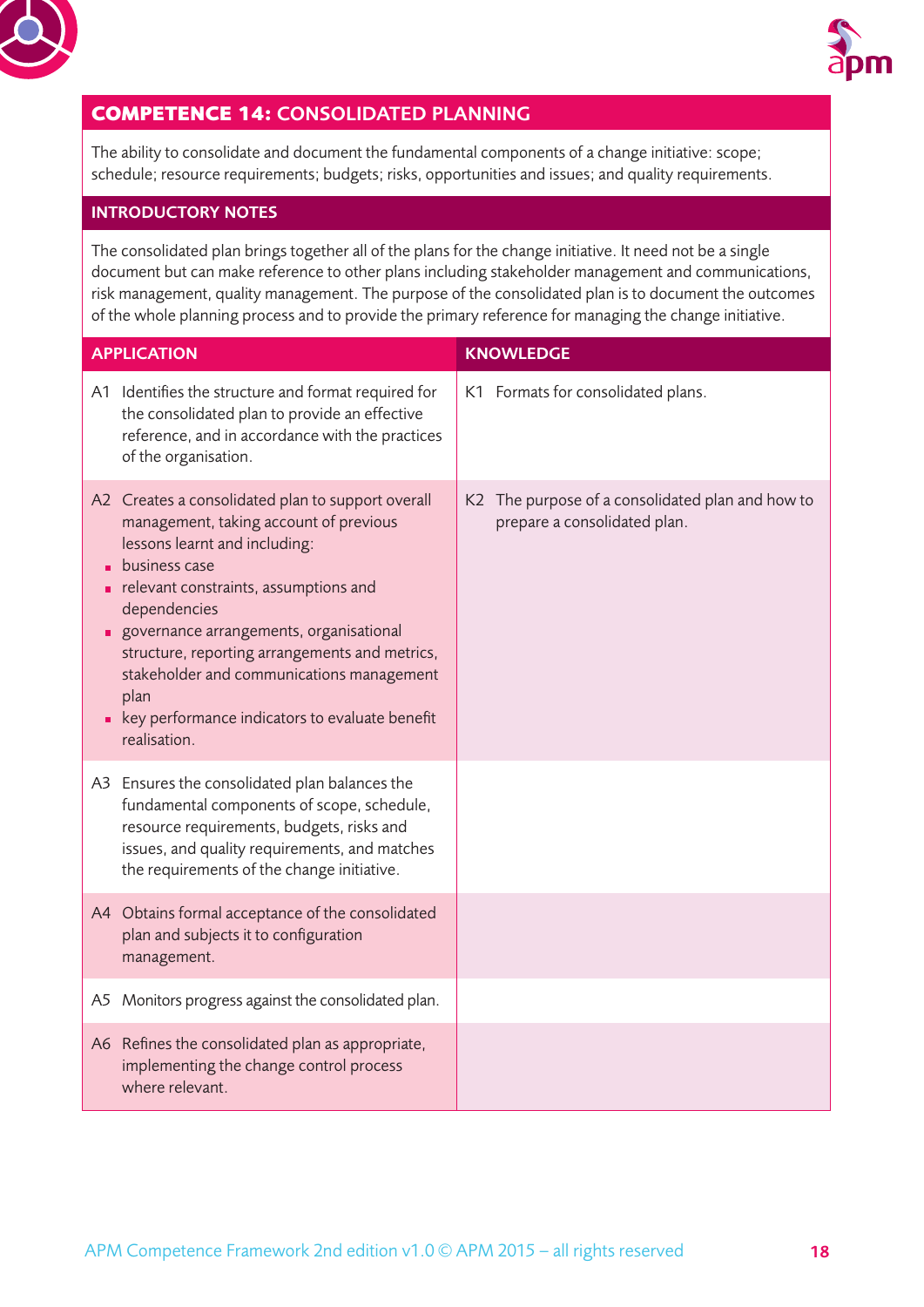<span id="page-18-0"></span>



## **COMPETENCE 15:** TRANSITION MANAGEMENT

The ability to manage the integration of the outputs of change initiatives into business-as-usual, addressing the readiness of users, compatibility of work systems and the realisation of benefits.

#### INTRODUCTORY NOTES

Transition management is the process of integrating change initiative outputs into business-as-usual to achieve the benefits associated with the change. The transition phase may or may not be incorporated within the same project as development of the outputs, but it should always form part of the same programme.

| <b>APPLICATION</b>                                                                                                                                                                                                                                                                                    | <b>KNOWLEDGE</b>                                                                          |  |  |
|-------------------------------------------------------------------------------------------------------------------------------------------------------------------------------------------------------------------------------------------------------------------------------------------------------|-------------------------------------------------------------------------------------------|--|--|
| A1 Identifies key staff who will be needed to support<br>the transition process, at all relevant levels.                                                                                                                                                                                              | K1 Patterns of influence.                                                                 |  |  |
| A2 Identifies logistic requirements to support the<br>transition process, including the acquisition<br>and/or development of additional systems<br>and/or resources.                                                                                                                                  | K2 Assessing business readiness.                                                          |  |  |
| A3 Identifies the knowledge transfer requirements<br>for the transition process, including the full<br>range of participants and stakeholders.                                                                                                                                                        | K3 Use of change management models.                                                       |  |  |
| Develops solutions to address staffing, logistic<br>A4<br>and knowledge transfer requirements during<br>the transition phase and agrees these with<br>relevant stakeholders.                                                                                                                          | K4 Business process development.                                                          |  |  |
| A5 Develops a plan for the transition process,<br>taking into account priorities and the potential<br>for disruption, and identifying when ownership<br>for change initiative outputs and benefits<br>realisation are transferred to business-as-usual<br>and agrees this with relevant stakeholders. | K5 The nature of a benefits realisation plan.                                             |  |  |
| A6 Establishes a benefit review process to monitor<br>benefits realisation and sustainability.                                                                                                                                                                                                        | K6 The purpose of a benefit review process; how<br>to establish a benefit review process. |  |  |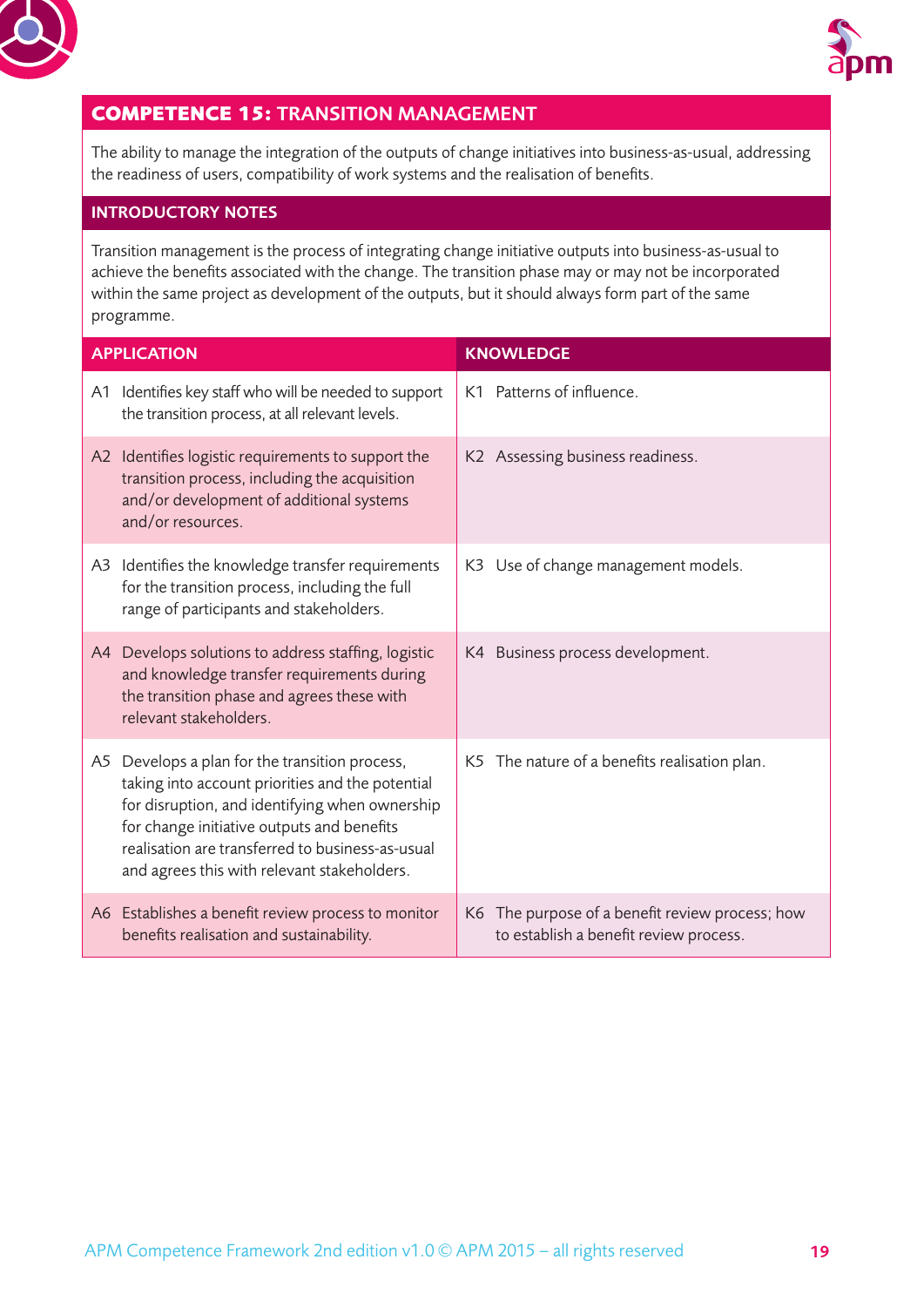<span id="page-19-0"></span>



## **COMPETENCE 16:** FINANCIAL MANAGEMENT

The ability to plan and control the finances of programmes or portfolios and their related change initiatives, as a means of driving performance and as part of the organisation's overall financial management.

#### INTRODUCTORY NOTES

Financial management in this context is the co-ordinated financial management and evaluation of programmes or portfolios and their related change initiatives. It provides an interface between the financial management arrangements for the individual change initiatives and the financial systems of the organisation as a whole.

| <b>APPLICATION</b>                                                                                                                                                                                          | <b>KNOWLEDGE</b> |                                                                                                                                                                      |  |
|-------------------------------------------------------------------------------------------------------------------------------------------------------------------------------------------------------------|------------------|----------------------------------------------------------------------------------------------------------------------------------------------------------------------|--|
| A1 Ensures that the financial metrics used to justify<br>related change initiatives are comparable,<br>and that they relate to financial metrics used<br>elsewhere in the organisation.                     |                  | K1 Investment criteria including net present value<br>(NPV) and rates of return; rules for compiling<br>cost forecasts, and rules for valuing efficiency<br>savings. |  |
| A2 Ensures that the financial metrics have been<br>estimated consistently across the different<br>change initiatives.                                                                                       |                  | K2 Ways to identify optimism bias in estimating<br>costs and benefits.                                                                                               |  |
| A3 Prepares a financial plan showing profiled<br>capital and revenue expenditure for the related<br>change initiatives, for periods aligned to the<br>organisation's overall financial management<br>cycle. |                  | K3 Classification of capital and revenue<br>expenditure; the organisation's financial<br>management cycle.                                                           |  |
| A4 Defines financial reporting requirements and<br>schedules for milestones and reviews for the<br>related change initiatives.                                                                              |                  | K4 Types of financial reports; configuration<br>management planning, identification, control,<br>status accounting, verification and audit.                          |  |
| A5 Defines control limits for reporting variances<br>from budget and for approval of requests for<br>additional funding.                                                                                    |                  | K5 Levels of financial accountability.                                                                                                                               |  |
| A6 Defines arrangements for the release of<br>funding linked to stage or phase gates.                                                                                                                       |                  | K6 Use of stage or phase gates to control change<br>initiatives.                                                                                                     |  |
| A7 Uses financial information from the related<br>change initiatives to prepare and deliver overall<br>financial progress reports.                                                                          |                  | K7 Financial measures and the use of financial<br>dashboards.                                                                                                        |  |
| A8 Refines the financial plan as appropriate, on<br>the basis of progress, while taking account of<br>external factors.                                                                                     |                  |                                                                                                                                                                      |  |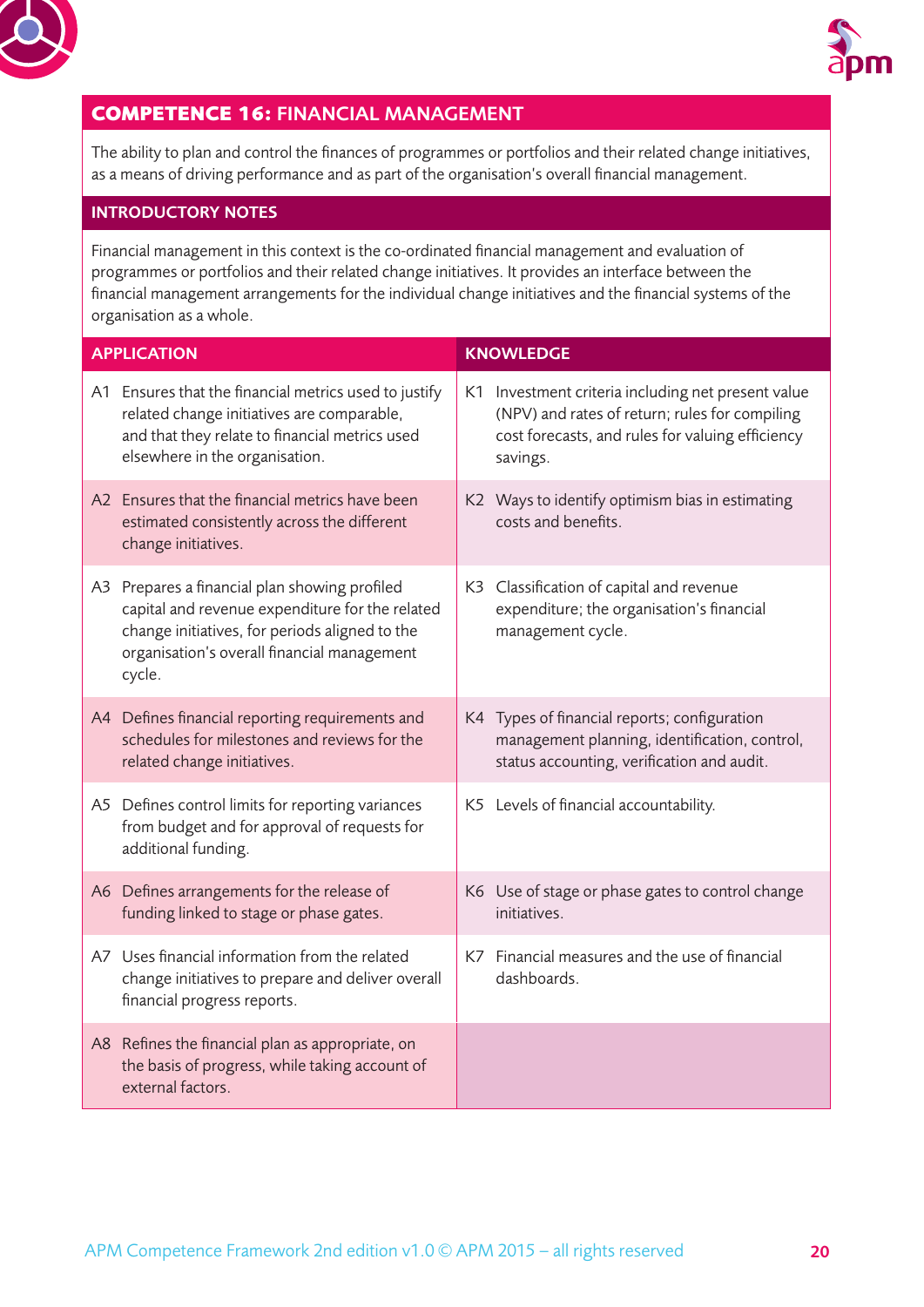<span id="page-20-0"></span>



## **COMPETENCE 17:** RESOURCE CAPACITY PLANNING

The ability to prepare and maintain an overall schedule for resource use in related change initiatives, which avoids bottlenecks and conflicting demands, and which sequences outcomes in order to enable the efficient realisation of benefits.

#### INTRODUCTORY NOTES

Resource capacity planning is the process of structuring related change initiatives to make efficient use of resources, by optimising the alignment of resource demand and availability, while taking account of dependencies between the different change initiatives' outputs, outcomes and benefits.

| <b>APPLICATION</b>                                                                                                                                                                                                                                                             | <b>KNOWLEDGE</b>                                                                                      |  |
|--------------------------------------------------------------------------------------------------------------------------------------------------------------------------------------------------------------------------------------------------------------------------------|-------------------------------------------------------------------------------------------------------|--|
| A1 Determines the resource demands for each of<br>the related change initiatives at each of their<br>respective stages.                                                                                                                                                        | K1 Estimation methods and the use of confidence<br>limits.                                            |  |
| A2 Identifies potential dependencies and<br>deadlines for delivery of the outputs and<br>outcomes from all of the related change<br>initiatives, taking account of the schedule for<br>realisation of benefits.                                                                | K2 Use of network diagrams to develop logical<br>models; scenario analysis; and what if<br>modelling. |  |
| A3 Determines the total resource capacity that<br>can be allocated over the duration of all of the<br>related change initiatives.                                                                                                                                              | K3 Resource capacity planning tools and methods.                                                      |  |
| A4 Plans how to phase the related change<br>initiatives to make full use of the total resource<br>capacity without making excessive demands,<br>taking account of opportunities for shared<br>infrastructures and/or procurement, and of the<br>need to allow for contingency. | K4 Scheduling tools and methods.                                                                      |  |
| A5 Prepares a schedule of major phases, milestones<br>and review points for all of the related change<br>initiatives, sufficient to inform the direction of<br>work and the monitoring of progress.                                                                            | K5 The nature and use of milestone reports.                                                           |  |
| A6 Defines reporting requirements and schedules<br>for milestones and reviews for managers<br>leading the related change initiatives.                                                                                                                                          |                                                                                                       |  |
| A7 Draws on milestone reports from the related<br>change initiatives to prepare and deliver overall<br>progress reviews.                                                                                                                                                       |                                                                                                       |  |
| A8 Refines the overall schedule as appropriate,<br>on the basis of progress in each of the related<br>change initiatives, while taking account of<br>external factors.                                                                                                         |                                                                                                       |  |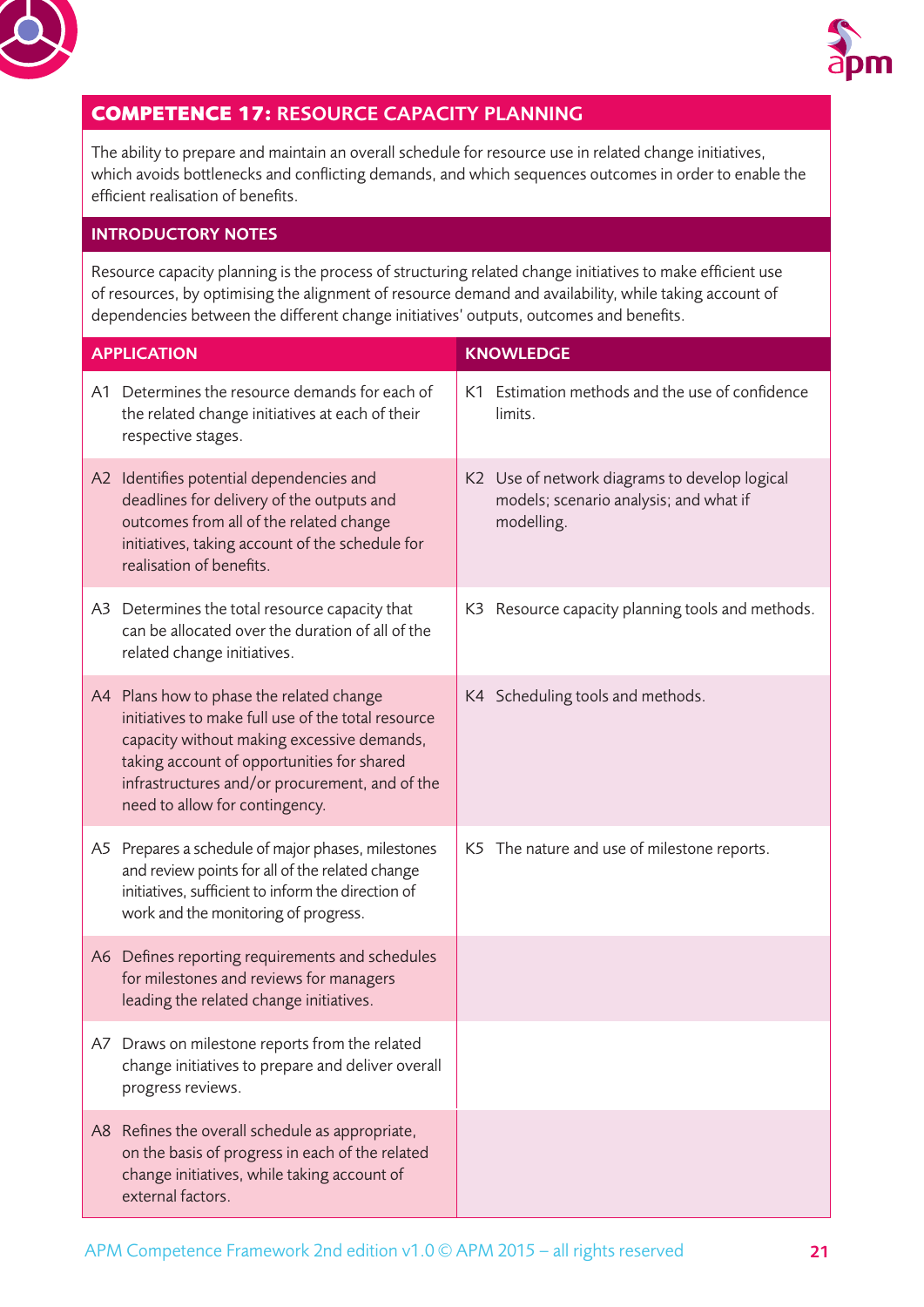<span id="page-21-0"></span>



## **COMPETENCE 18:** GOVERNANCE ARRANGEMENTS

The ability to establish and maintain governance structures that define clear roles, responsibilities and accountabilities for governance and delivery of change initiatives, and that align with organisational practice.

#### INTRODUCTORY NOTES

Governance arrangements are required to ensure that appropriate stakeholders take the decisions relating to change initiatives, including decisions whether to initiate, continue with, and/or alter the scope of the initiatives.

|    | <b>APPLICATION</b>                                                                                                                                                                                                       | <b>KNOWLEDGE</b>                                                                                                                                                                                |
|----|--------------------------------------------------------------------------------------------------------------------------------------------------------------------------------------------------------------------------|-------------------------------------------------------------------------------------------------------------------------------------------------------------------------------------------------|
| A1 | Identifies the reporting and decision making<br>hierarchies for change initiatives, and how<br>these relate to the organisation's overarching<br>governance structure the transition process, at<br>all relevant levels. | K1 Organisational and/or external processes,<br>standards and guidelines for the governance of<br>change initiatives, including the processes of<br>initiation, review, handover and close out. |
|    | A2 Identifies organisational structures for<br>management of change initiatives, taking into<br>account their context, complexity and potential<br>impact.                                                               | K2 Organisational structures (functional,<br>matrix, project, joint ventures, alliances); the<br>organisation's overarching governance structure;<br>organisational breakdown structures (OBS). |
| A3 | Defines the roles, responsibilities, interfaces,<br>reporting lines and levels of authority within<br>the governance structures, and identifies the<br>individuals taking the different roles.                           | K3 Roles of different stakeholders including<br>sponsors; principles of delegation.                                                                                                             |
|    | A4 Ensures that the responsibilities and<br>accountabilities associated with the different<br>roles are understood and accepted by the<br>relevant individuals.                                                          |                                                                                                                                                                                                 |
|    | A5 Maintains the clarity of reporting and decision-<br>making hierarchies, the governance structures<br>and the staffing, during the progress of the<br>change initiatives.                                              |                                                                                                                                                                                                 |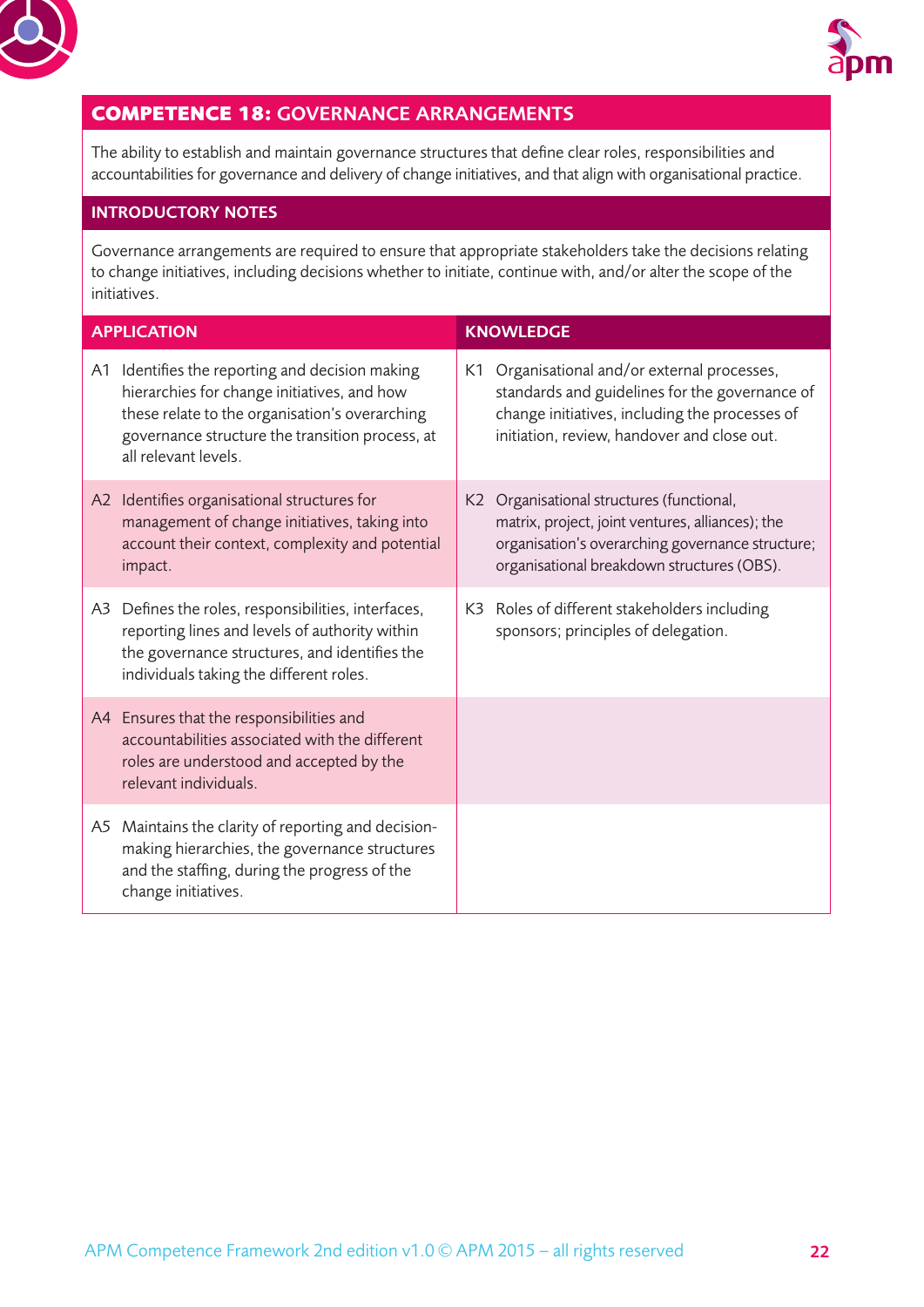<span id="page-22-0"></span>



## **COMPETENCE 19:** STAKEHOLDER AND COMMUNICATIONS MANAGEMENT

The ability to manage stakeholders, taking account of their levels of influence and particular interests.

#### INTRODUCTORY NOTES

Stakeholder and communications management is the systematic identification and analysis of stakeholders, and the planning and conduct of interactions to engage and communicate with them.

|    | <b>APPLICATION</b>                                                                                                                                             | <b>KNOWLEDGE</b> |                                                                                                                           |  |
|----|----------------------------------------------------------------------------------------------------------------------------------------------------------------|------------------|---------------------------------------------------------------------------------------------------------------------------|--|
| A1 | Identifies all stakeholders and analyses their<br>interests, requirements and levels of influence.                                                             | K1.              | How to identify stakeholders and analyse their<br>different interests, requirements and levels of<br>influence.           |  |
| A2 | Develops, consults on, and disseminates a<br>stakeholder management and communications<br>plan(s) to meet the objectives of the change<br>initiative.          |                  | K2 How to develop, consult on, and disseminate<br>stakeholder management and communications<br>$plan(s)$ .                |  |
|    | A3 Provides stakeholders with clear, timely and<br>relevant information in accordance with the<br>communications plan, using appropriate<br>methods and media. | K3               | The range of methods and media for<br>communicating with stakeholders, and how to<br>select the most appropriate methods. |  |
|    | A4 Actively seeks and assesses information and<br>feedback from stakeholders that may impact on<br>the change initiative.                                      |                  | K4 How to gather information from stakeholders,<br>and assess its impact.                                                 |  |
| A5 | Monitors the effectiveness of the<br>communications plan, and amends it as<br>necessary.                                                                       |                  | K5 How to monitor the effectiveness of the<br>communications plan and make any necessary<br>amendments.                   |  |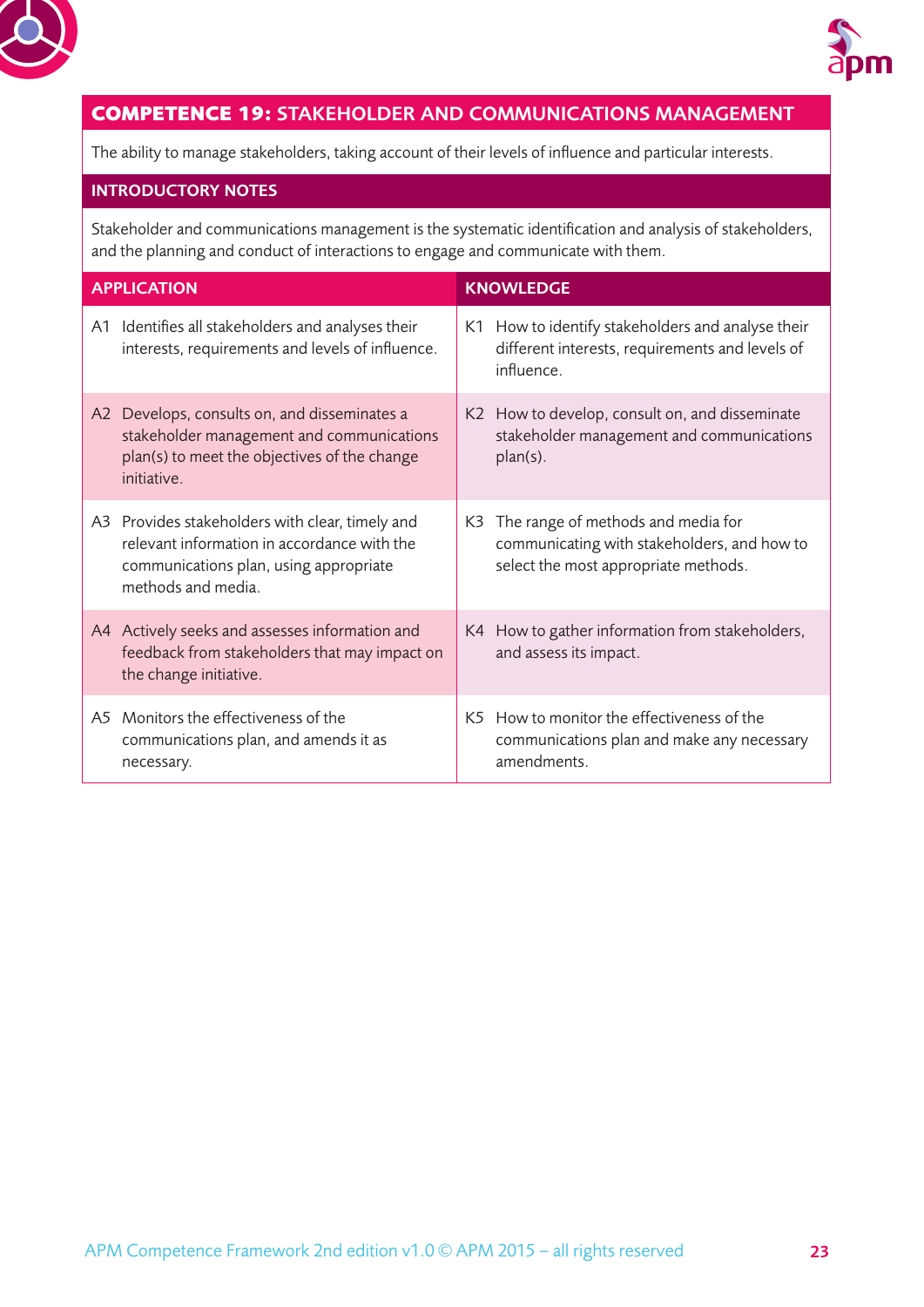<span id="page-23-0"></span>



#### **COMPETENCE 20:** FRAMEWORKS AND METHODOLOGIES

The ability to identify and/or develop frameworks and methodologies that will ensure management of change initiatives will be comprehensive and consistent across different initiatives. (In this context 'framework' means the parameters, constraints or rules established to standardise delivery).

#### INTRODUCTORY NOTES

The appropriate adoption of specific frameworks and methodologies for the management of change initiatives provides the benefits of standardisation for all aspects of governance, planning and control, and management. The benefits extend beyond individual change initiatives as the use of common frameworks and methodologies help develop a community of expertise and promote effective communication.

|    | <b>APPLICATION</b>                                                                                                                                                                                                                                    | <b>KNOWLEDGE</b> |                                                                                                                                                                                                                                                                                                           |  |
|----|-------------------------------------------------------------------------------------------------------------------------------------------------------------------------------------------------------------------------------------------------------|------------------|-----------------------------------------------------------------------------------------------------------------------------------------------------------------------------------------------------------------------------------------------------------------------------------------------------------|--|
|    | A1 Identifies frameworks and/or methodologies<br>designed for, and/or applied to, the<br>management of comparable change initiatives.                                                                                                                 | K1               | Characteristics and limitations of different<br>publicly available frameworks and/or<br>methodologies.                                                                                                                                                                                                    |  |
|    | A2 Identifies organisational and external contexts<br>that could affect the applicability of these<br>frameworks and/or methodologies.                                                                                                                | K2               | Tailoring publicly available frameworks and/or<br>methodologies.                                                                                                                                                                                                                                          |  |
| A3 | Identifies the underlying principles for a<br>framework and/or methodology that will suit<br>the management of change initiatives within<br>the organisation.                                                                                         |                  | K3 Sector-specific and organisation-specific<br>requirements and how they can be allowed for<br>in a generic framework and/or methodology.                                                                                                                                                                |  |
|    | A4 Defines the processes, standards and<br>guidelines to implement the framework and/<br>or methodology over the lifecycle of change<br>initiatives, adopting these from published<br>sources or internal sources, or developing<br>them as required. |                  | K4 Sources that detail the processes, standards<br>and guidelines associated with different<br>frameworks and/or methodologies;<br>experiences of users applying these<br>methodologies; benefits and costs of<br>prescribing frameworks and methodologies to<br>different aspects of change initiatives. |  |
|    | A5 Refines and updates the framework and/<br>or methodology, as experience reveals its<br>strengths and limitations.                                                                                                                                  |                  |                                                                                                                                                                                                                                                                                                           |  |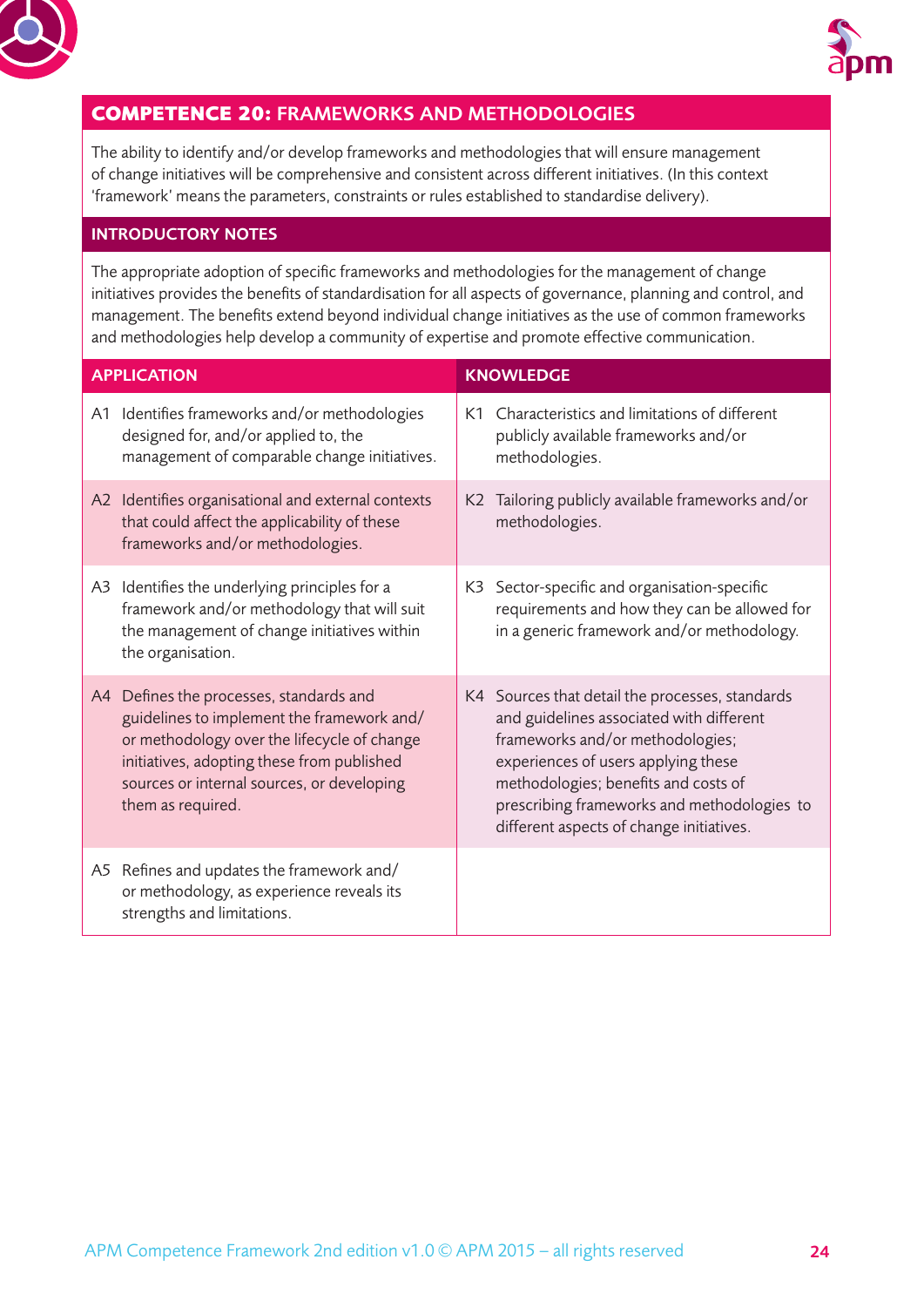<span id="page-24-0"></span>



## **COMPETENCE 21:** REVIEWS

The ability to establish and manage reviews at appropriate points, during and after change initiatives, which will inform governance of the change initiatives, by providing evaluations of progress, methodologies and continuing relevance.

#### INTRODUCTORY NOTES

A review is a critical evaluation of a business case or management process. Reviews are one of the principal mechanisms through which the quality of outputs, performance of the management process and the ongoing viability of the work are monitored.

|                      | <b>APPLICATION</b>                                                                                                                                                                                                                                                                                                                                                                      | <b>KNOWLEDGE</b>                                                                                                                                                                                                                  |
|----------------------|-----------------------------------------------------------------------------------------------------------------------------------------------------------------------------------------------------------------------------------------------------------------------------------------------------------------------------------------------------------------------------------------|-----------------------------------------------------------------------------------------------------------------------------------------------------------------------------------------------------------------------------------|
| Ű,<br>$\blacksquare$ | A1 Establishes, schedules and conducts reviews<br>at key milestones during and after change<br>initiatives, which evaluate:<br>alignment with the business case<br>management processes<br>overall progress towards outputs in terms of<br>time, cost and quality<br>stakeholder relationships and perceptions<br>final outcomes and lessons learned<br>benefits plans and realisation. | K1 The legal, regulatory and organisational<br>requirements for reviews; the range of factors<br>that need to be evaluated during reviews, and<br>how these may vary throughout the different<br>stages of the change initiative. |
|                      | A2 Obtains relevant, accurate and reliable<br>information on change initiatives from valid<br>sources to inform reviews.                                                                                                                                                                                                                                                                | K2 How to obtain relevant, accurate and reliable<br>information on change initiatives to inform<br>reviews; the sources of information on change<br>initiatives.                                                                  |
|                      | A3 Identifies and documents any deviations<br>from the original plans, the reasons for the<br>deviations, and potential actions or solutions to<br>address them.                                                                                                                                                                                                                        | K3 How to identify and document deviations and<br>the reasons for such deviations; the range<br>of potential actions or solutions to address<br>deviations, and how to determine their<br>suitability.                            |
|                      | A4 Reports the outcomes of reviews to all relevant<br>stakeholders, confirms their understanding and<br>acceptance, and agrees resulting actions.                                                                                                                                                                                                                                       | K4 How to provide relevant stakeholders with<br>information on the outcomes of reviews, confirm<br>understanding and acceptance of the outcomes,<br>and gain agreement for the resulting actions.                                 |
| A5                   | Ensures that agreed actions are implemented,<br>and that any lessons learned are applied to<br>future change initiatives.                                                                                                                                                                                                                                                               | K5 How to ensure that agreed actions are<br>implemented; the importance of considering<br>lessons learned and applying them to future<br>change initiatives.                                                                      |
|                      |                                                                                                                                                                                                                                                                                                                                                                                         | K6 Use of stage or phase gates to control change<br>initiatives.                                                                                                                                                                  |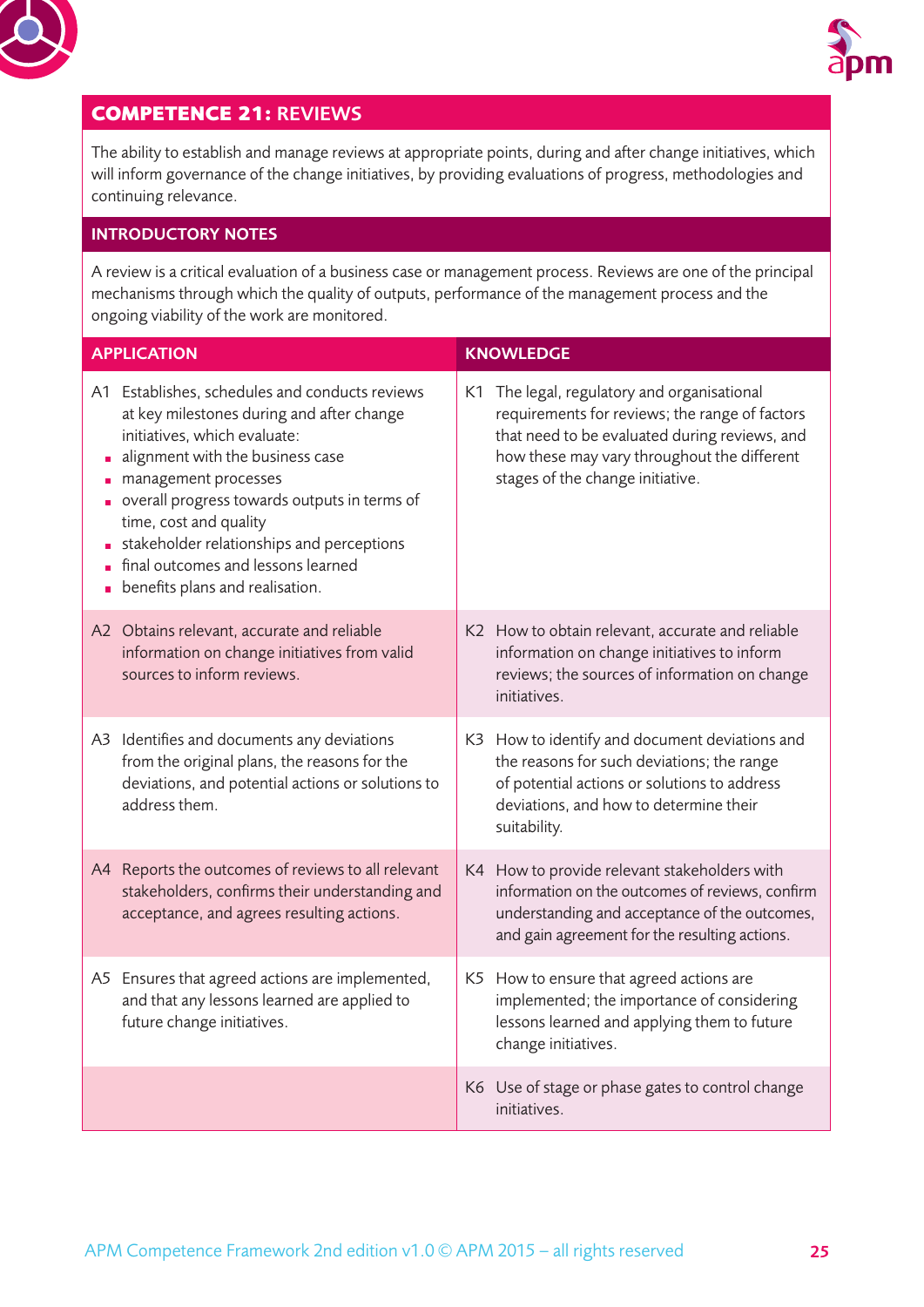<span id="page-25-0"></span>



## **COMPETENCE 22:** CHANGE CONTROL

The ability to establish protocols to alter the scope of change initiatives, implementing the protocols when necessary, and updating configuration documentation including contracts to develop, maintain and apply quality management processes for change initiative activities and outputs.

#### INTRODUCTORY NOTES

Change control is the process through which all requests to alter the baseline scope of change initiatives are captured, evaluated and then approved, rejected or deferred. Any changes must be managed within the configuration management system.

|    | <b>APPLICATION</b>                                                                                                                                                     | <b>KNOWLEDGE</b> |                                                                                                                                                                                                                                                                                      |  |
|----|------------------------------------------------------------------------------------------------------------------------------------------------------------------------|------------------|--------------------------------------------------------------------------------------------------------------------------------------------------------------------------------------------------------------------------------------------------------------------------------------|--|
|    | A1 Establishes, implements and maintains a<br>change control process of appropriate rigour<br>for the change initiatives.                                              |                  | K1 The features of a rigorous change control process,<br>and how to establish, implement and maintain<br>a change control process; the requirements<br>of the communications management plan and<br>the configuration management plan regarding<br>amendments to change initiatives. |  |
|    | A2 Captures and records proposed changes to<br>the agreed scope and objectives of the change<br>initiatives.                                                           |                  | K2 The importance of enabling stakeholders<br>to submit their suggestions for changes to<br>the agreed scope and objectives of change<br>initiatives; and methods for capturing and<br>recording proposed changes.                                                                   |  |
|    | A3 Reviews proposed changes and determines<br>their high-level impact, requesting further<br>information or clarification where necessary.                             |                  | K3 How to review proposed changes and<br>determine their high-level impact; and the<br>circumstances in which a change might be<br>rejected without further assessment.                                                                                                              |  |
|    | A4 Assesses all options relating to the proposed<br>changes and estimates their impacts.                                                                               |                  | K4 How to assess all options relating to proposed<br>changes, and estimate their impacts, status<br>accounting, verification and audit.                                                                                                                                              |  |
|    | A5 Makes recommendations based on impact<br>assessments about whether to approve, reject or<br>defer changes, or to request further information.                       |                  | K5 How to develop, communicate and justify<br>recommendations about whether to approve,<br>reject or defer changes.                                                                                                                                                                  |  |
|    | A6 Updates relevant plans, schedules and<br>communications to reflect approved changes,<br>and manages approved changes within the<br>configuration management system. |                  | K6 How and when to update relevant plans,<br>schedules and communications to reflect<br>approved changes; and how and when<br>to manage approved changes within the<br>configuration management system.                                                                              |  |
| A7 | Analyses patterns of change to identify trends<br>in order to improve the future performance of<br>change initiatives.                                                 |                  | K7 Methods for analysing patterns of change<br>and identifying trends; and the ways in which<br>the results of this analysis can improve the<br>performance of change initiatives.                                                                                                   |  |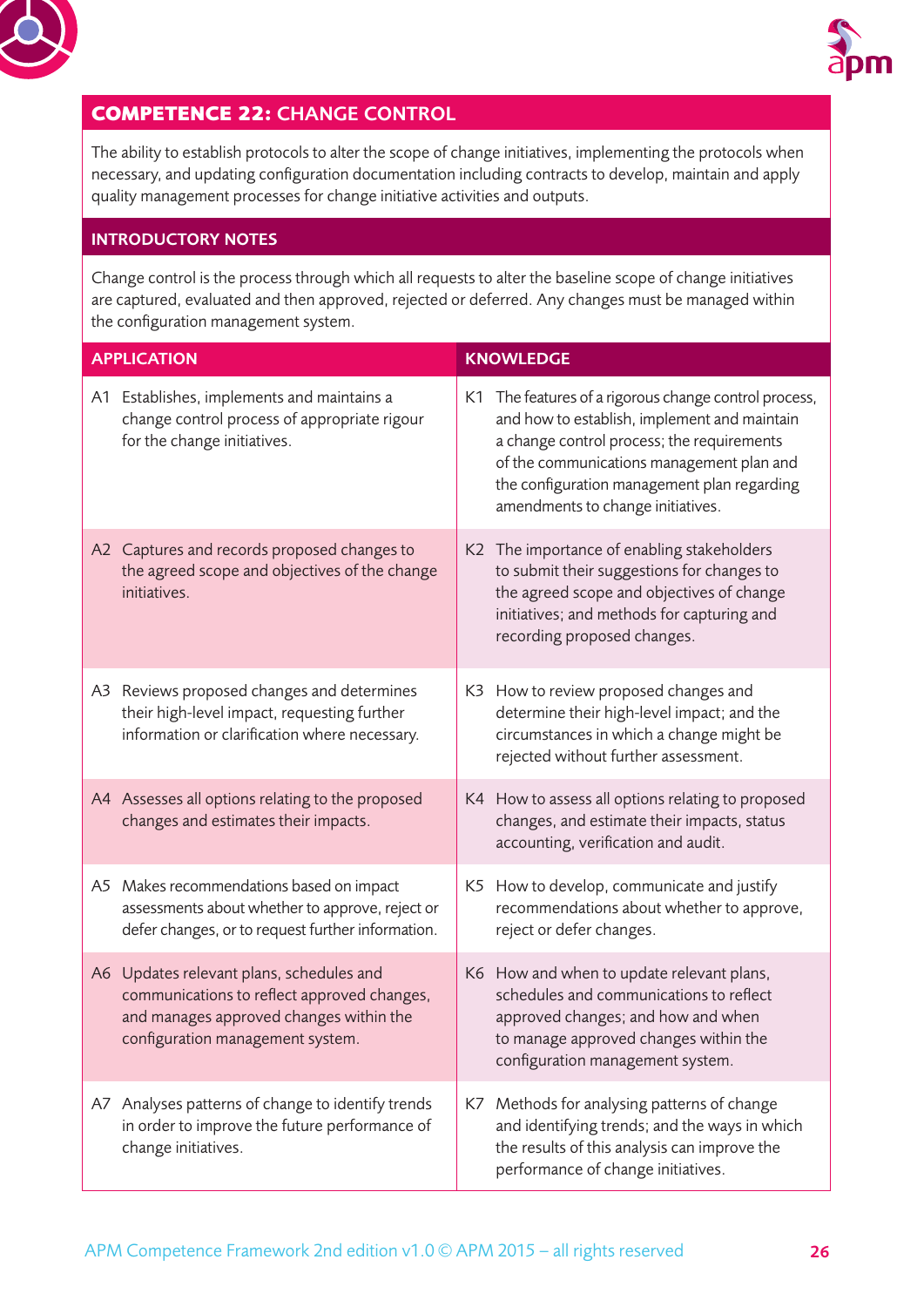<span id="page-26-0"></span>



## **COMPETENCE 23:** INDEPENDENT ASSURANCE

The ability to gather independent evidence that the information from the change initiative is valid, and that the change initiative is likely to achieve its aims.

#### INTRODUCTORY NOTES

Independent assurance provides additional confidence to stakeholders that change initiatives will achieve their scope, time, cost and quality objectives, and realise their anticipated benefits. It is carried out independently of those directly involved in delivering the change initiatives, although in some cases it might be carried out by colleagues from within the same organisation. It is a separate process to the quality assurance carried out as part of the change initiative's internal quality management, which is addressed in the separate competence on quality management (competence 13).

| <b>APPLICATION</b>                                                                                                                                                                                                            | <b>KNOWLEDGE</b> |                                                                                                                                                                                                                                                                                                                                                                            |  |
|-------------------------------------------------------------------------------------------------------------------------------------------------------------------------------------------------------------------------------|------------------|----------------------------------------------------------------------------------------------------------------------------------------------------------------------------------------------------------------------------------------------------------------------------------------------------------------------------------------------------------------------------|--|
| A1 Identifies and secures the resources required<br>for independent assurance activities.                                                                                                                                     |                  | K1 The resources required for independent<br>assurance activities, and how to secure them.                                                                                                                                                                                                                                                                                 |  |
| A2 Determines and agrees the scope of, and<br>responsibility for, independent assurance<br>activities, ensuring that the total assurance<br>burden does not become onerous scope and<br>objectives of the change initiatives. |                  | K2 How to determine the scope of, and<br>responsibility for, independent assurance<br>activities, including the importance of<br>effective co-ordination of assurance activities<br>in minimising the assurance burden; the<br>importance of ensuring the independence,<br>rigour and timeliness of the assurance activities,<br>and ways in which this can be guaranteed. |  |
| A3 Assesses the risks associated with the<br>change initiatives and prioritises independent<br>assurance activities accordingly.                                                                                              |                  | K3 The range of risks associated with the<br>change initiatives, and how these impact on<br>independent assurance activities.                                                                                                                                                                                                                                              |  |
| A4 Develops recommendations, based on<br>the outcomes of independent assurance<br>activities, aimed at addressing any failings in<br>the management of the change initiatives and<br>instilling confidence in stakeholders.   |                  | K4 How to develop recommendations that aim<br>to address any failings in the management of<br>the change initiatives and instil confidence in<br>stakeholders.                                                                                                                                                                                                             |  |
| A5 Communicates the outcomes of independent<br>assurance activities to all relevant stakeholders,<br>and responds promptly to any queries or<br>concerns information.                                                         |                  | K5 Methods for communicating the outcomes of<br>independent assurance activities to relevant<br>stakeholders; the range of queries or concerns<br>that may result and appropriate ways of<br>responding to them.                                                                                                                                                           |  |
| A6 Provides advice, guidance and support in the<br>implementation of recommendations.                                                                                                                                         |                  | K6 The advice, guidance and support that<br>is required for the implementation of<br>recommendations, and how best to provide this.                                                                                                                                                                                                                                        |  |
| A7 Analyses patterns of change to identify trends<br>in order to improve the future performance of<br>change initiatives.                                                                                                     |                  |                                                                                                                                                                                                                                                                                                                                                                            |  |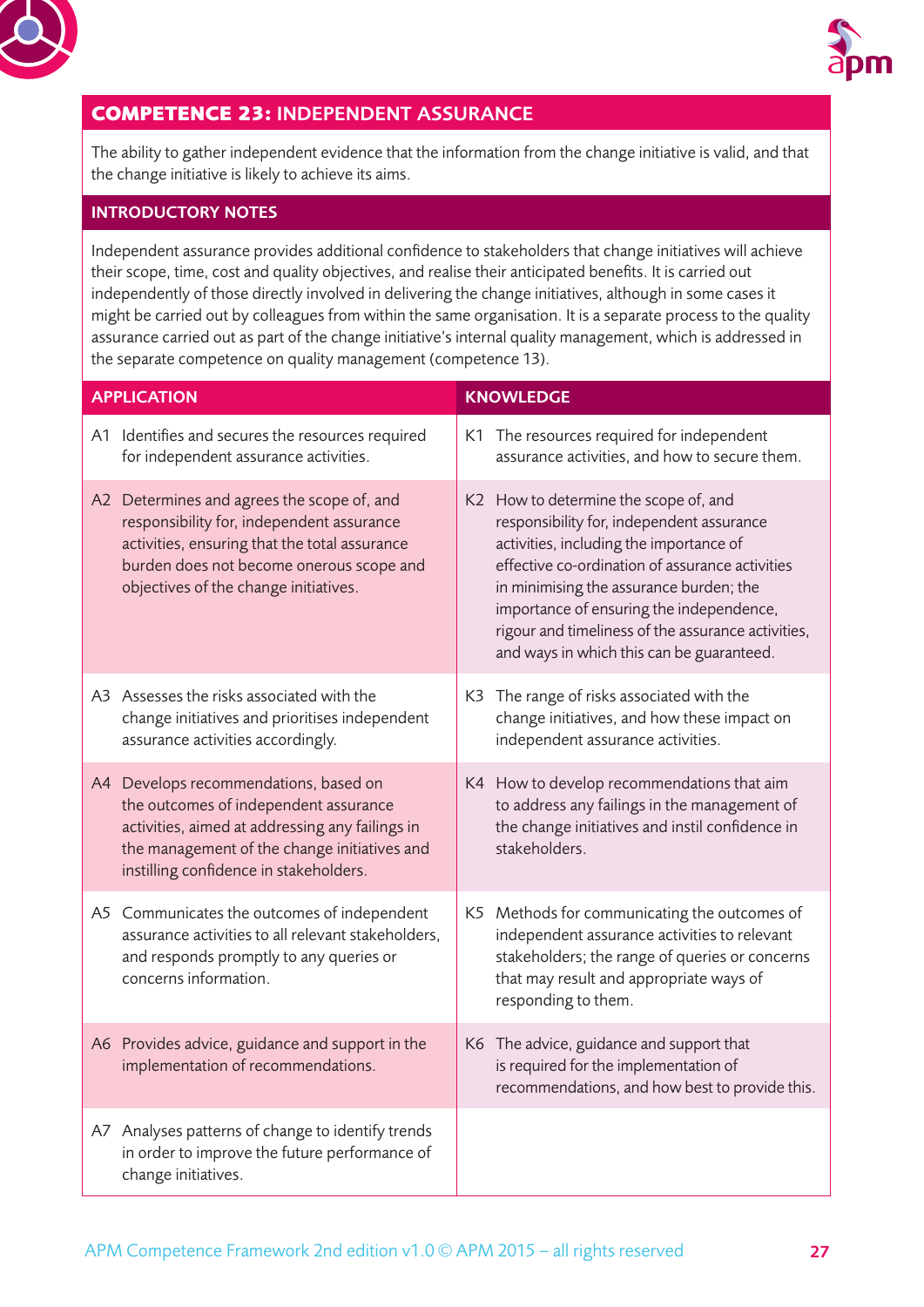<span id="page-27-0"></span>



## **COMPETENCE 24:** BUSINESS CASE

The ability to prepare, gain approval of, refine and update business cases that justify the initiation and/or continuation of change initiatives in terms of benefits, costs and risks.

#### INTRODUCTORY NOTES

The business case provides the justification for undertaking and continuing with a change initiative. It needs to be reconsidered regularly at review points during the change initiative in case the original justifications are affected by later developments.

| <b>APPLICATION</b> |                                                                                                                                                                                                                                                                    | <b>KNOWLEDGE</b> |                                                                                                                                                                       |
|--------------------|--------------------------------------------------------------------------------------------------------------------------------------------------------------------------------------------------------------------------------------------------------------------|------------------|-----------------------------------------------------------------------------------------------------------------------------------------------------------------------|
|                    | A1 Identifies relevant factors affecting the business<br>cases for specific change initiatives, including:<br>strategic arguments<br>options appraisal<br>benefits and disbenefits<br>commercial aspects<br>$\blacksquare$ risk<br>timescales<br>whole-life costs. |                  | K1 Relevant factors affecting business cases,<br>organisational strategies; constraints from the<br>organisational and external environments.                         |
|                    | A2 Develops sound arguments, by analysis of the<br>relevant factors, for the adoption (or rejection)<br>of the change initiatives.                                                                                                                                 |                  | K2 Lessons learnt from other change initiatives<br>with related scope.                                                                                                |
|                    | A3 Documents the business cases for the<br>change initiatives on behalf of sponsors, and<br>establishes the benefits frameworks.                                                                                                                                   |                  | K3 Investment appraisal including net present<br>value (NPV) and rates of return; rules for<br>compiling cost forecasts, and rules for valuing<br>efficiency savings. |
|                    | A4 Achieves formal acceptance of the business<br>cases from sponsors instilling confidence in<br>stakeholders.                                                                                                                                                     |                  | K4 Ways to identify optimism bias in estimating<br>costs and benefits.                                                                                                |
|                    | A5 Refines and updates business cases as<br>appropriate, implements the change control<br>process where relevant, and records changes<br>in the configuration management system.                                                                                   |                  | K5 Use of confidence limits.                                                                                                                                          |
|                    |                                                                                                                                                                                                                                                                    |                  | K6 Different types of risk; ways to quantify<br>likelihood and impact.                                                                                                |
|                    |                                                                                                                                                                                                                                                                    |                  | K7 Roles of sponsors and other stakeholders;<br>nature of, and formats for, outline and detailed<br>business cases.                                                   |
|                    |                                                                                                                                                                                                                                                                    |                  | K8 Configuration management planning,<br>identification, control, status accounting,<br>verification and audit.                                                       |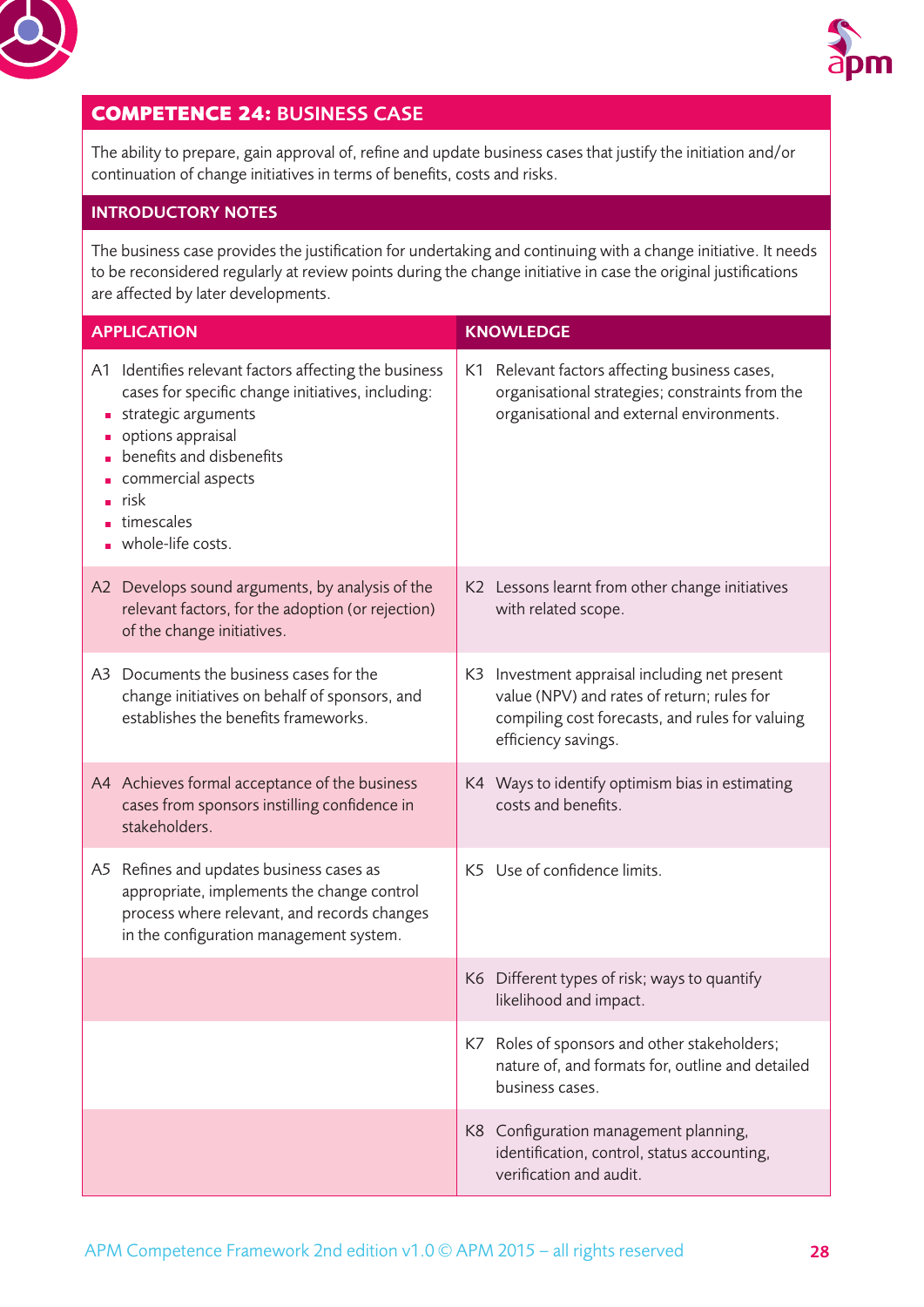<span id="page-28-0"></span>



## **COMPETENCE 25:** ASSET ALLOCATION

The ability to recommend how financial and other resources should be allocated amongst change initiatives in order to optimise the organisation's return on investment (ROI).

#### INTRODUCTORY NOTES

Asset allocation is the ongoing process of reviewing the likely balance of investment and benefit from related change initiatives, both current and proposed, and the determination of which of them should be initiated, continued or closed (including premature closure) to best support the organisation's strategic objectives.

| <b>APPLICATION</b> |                                                                                                                                                                                                                                                                                                                                                                                 | <b>KNOWLEDGE</b> |                                                                                                                                                                                                                                                                                                                           |  |
|--------------------|---------------------------------------------------------------------------------------------------------------------------------------------------------------------------------------------------------------------------------------------------------------------------------------------------------------------------------------------------------------------------------|------------------|---------------------------------------------------------------------------------------------------------------------------------------------------------------------------------------------------------------------------------------------------------------------------------------------------------------------------|--|
|                    | A1 Determines changes required by the<br>organisation's strategic objectives.                                                                                                                                                                                                                                                                                                   |                  | K1 Different ways of reviewing and categorising<br>change initiatives; how categorisation can inform<br>decisions relating to the balance of a portfolio.                                                                                                                                                                 |  |
|                    | A2 Reviews the alignment of related change<br>initiatives, both current and proposed, by:<br>categorising the change initiatives to aid in their<br>comparison and evaluation<br>mapping intended outputs, outcomes and benefits<br>of change initiatives to the strategic objectives<br>identifying the change initiatives' governance<br>arrangements and states of progress. |                  | K2 Application and interpretation of financial<br>metrics including net present value (NPV),<br>internal rate of return (IRR) and payback;<br>other measures of organisational achievement,<br>for example those included in a 'balanced<br>scorecard'; different categories of risk and how<br>these might be appraised. |  |
|                    | A3 Identifies gaps where changes required by the<br>strategic objectives are not yet addressed by<br>current or proposed change initiatives, and<br>initiates proposals to address these gaps.                                                                                                                                                                                  |                  | K3 Methods used to construct balanced portfolios.                                                                                                                                                                                                                                                                         |  |
|                    | A4 Identifies and prepares appropriate measures<br>to compare the likely value of the related<br>change initiatives, both current and proposed,<br>which measures might include<br>financial metrics<br>other return metrics<br>risk and opportunity analyses                                                                                                                   |                  | K4 Different methods of representing balanced<br>portfolios.                                                                                                                                                                                                                                                              |  |
|                    | A5 Applies these measures to prioritise the related<br>change initiatives, both current and proposed,<br>and to determine how they should be balanced<br>towards the strategic objectives, taking account<br>of the availability of finance and other resources.                                                                                                                |                  |                                                                                                                                                                                                                                                                                                                           |  |
|                    | A6 Prepares recommendations for the initiation<br>and/or continuation and/or closure of the<br>change initiatives to implement one or more<br>balanced portfolios.                                                                                                                                                                                                              |                  |                                                                                                                                                                                                                                                                                                                           |  |
|                    | A7 Uses appropriate representations and<br>documentation to enable stakeholders to<br>make informed decisions regarding the<br>recommendations.                                                                                                                                                                                                                                 |                  |                                                                                                                                                                                                                                                                                                                           |  |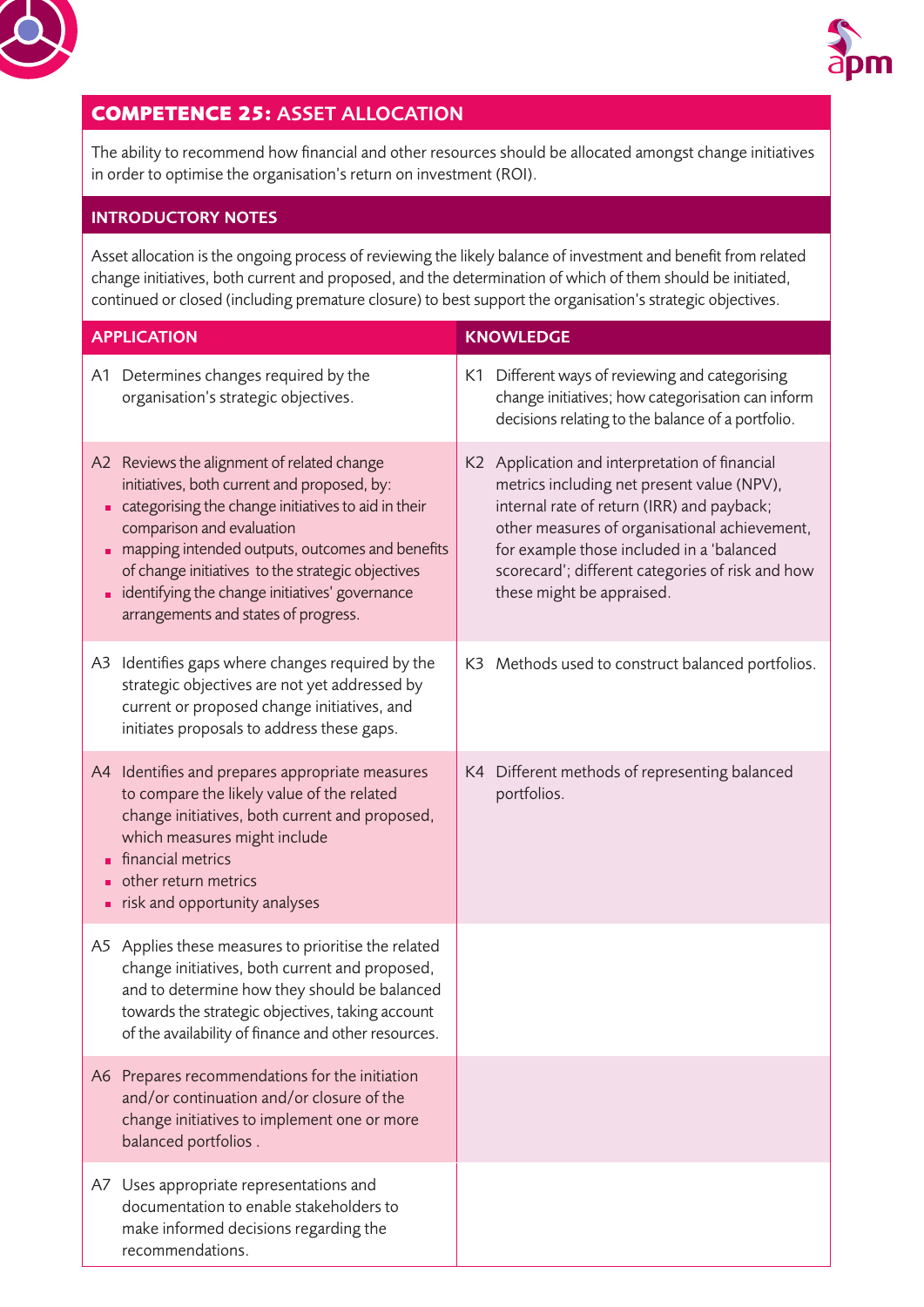<span id="page-29-0"></span>



## **COMPETENCE 26:** CAPABILITY DEVELOPMENT

The ability to assess organisational maturity in relation to project, programme and portfolio management; identify the additional capabilities required, and to help with the development of those capabilities.

#### INTRODUCTORY NOTES

Capability development addresses the continual improvement of competencies within the organisation in relation to the successful management and delivery of change initiatives. It includes, but is not limited to, assessing maturity and development of improvement strategies to increase organisational and individual capability through the provision of formal learning; it also takes advantage of less formal approaches such as the provision of coaching and mentoring, and of arranging suitable opportunities to build experience.

| <b>APPLICATION</b> |                                                                                                                                                                                                                                                                                                                                                      | <b>KNOWLEDGE</b> |                                                                                                                                                                                                                    |
|--------------------|------------------------------------------------------------------------------------------------------------------------------------------------------------------------------------------------------------------------------------------------------------------------------------------------------------------------------------------------------|------------------|--------------------------------------------------------------------------------------------------------------------------------------------------------------------------------------------------------------------|
|                    | A1 Evaluates organisational capability using<br>appropriate maturity models and consideration<br>of professional standards.                                                                                                                                                                                                                          |                  | K1 The range of tools and techniques that can<br>be used to assess organisational capability<br>and individuals' skills and competence, and to<br>identify their development needs.                                |
|                    | A2 Develops and implements strategies for<br>the organisation to develop its workforce in<br>relation to project, programme and portfolio<br>management, through the application of<br>relevant competency frameworks, assessment<br>of competence levels and targeted training<br>and development. Evaluates progress against<br>agreed objectives. |                  | K2 The range of professional standards and<br>frameworks and how they can be applied<br>within an organisation.                                                                                                    |
|                    | A3 Assesses the skills and competence of<br>individuals within the organisation, and<br>identifies their development needs.                                                                                                                                                                                                                          |                  | K3 How to work with individuals to identify<br>appropriate learning objectives; and the<br>importance of developing goals and objectives<br>consistent with needs and requirements.                                |
|                    | A4 At an organisational level, identifies and arranges<br>opportunities for individuals to achieve their<br>learning objectives, by means such as the<br>provision of formal learning, coaching and<br>mentoring, or enhanced experience (team<br>managers will also do this on a one-to-one basis).                                                 |                  | K4 How to identify and exploit opportunities<br>for learning and development, including<br>those presented by one's own role and<br>responsibilities; and how to negotiate the<br>provision of learning by others. |
|                    |                                                                                                                                                                                                                                                                                                                                                      |                  | K5 The importance of reviewing progress against<br>objectives at organisational level, or with<br>individuals, and the range of actions that can<br>be taken to provide additional support where it<br>is needed.  |

Cont.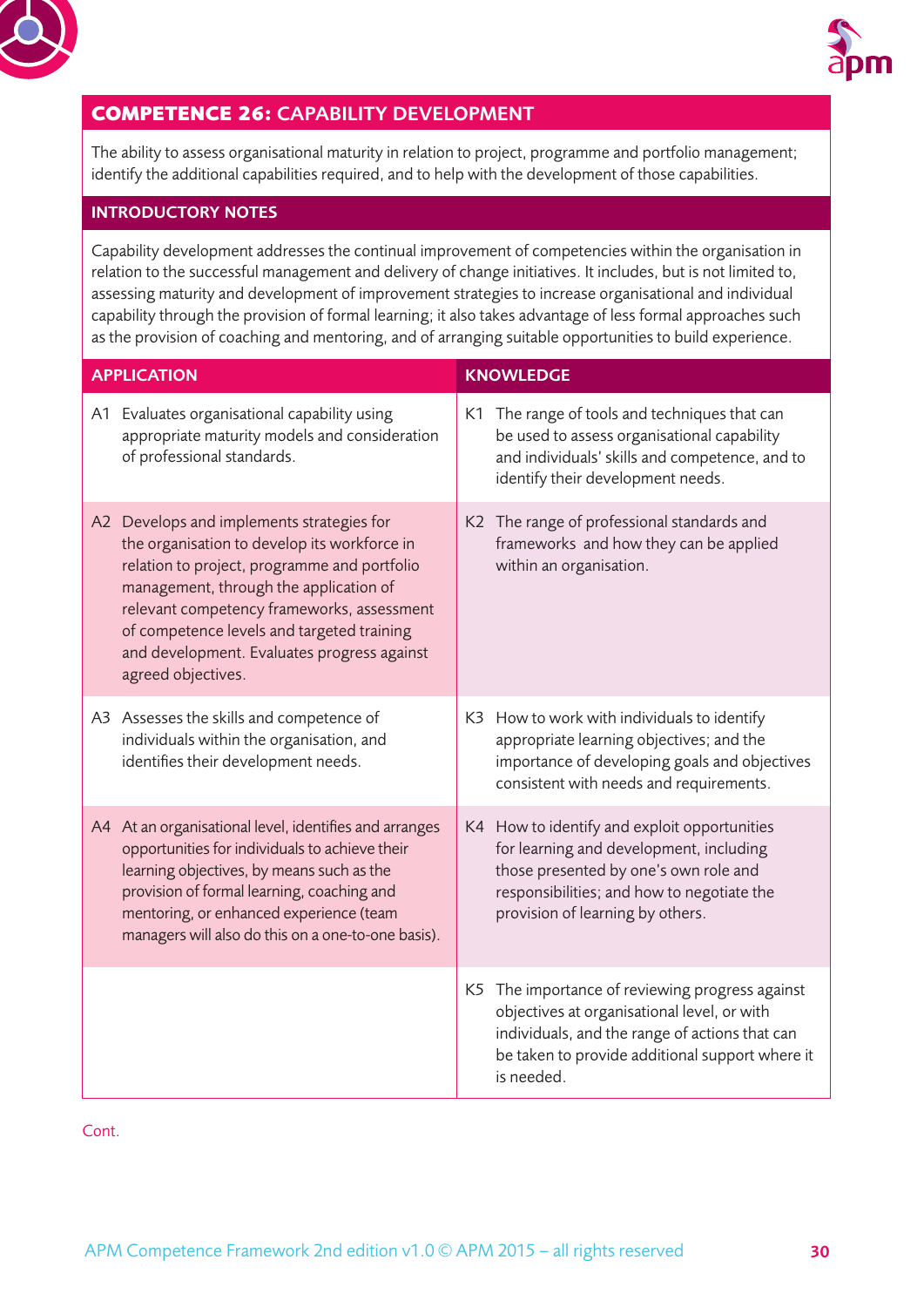



## **COMPETENCE 26:** CAPABILITY DEVELOPMENT Cont.

The ability to assess organisational maturity in relation to project, programme and portfolio management; identify the additional capabilities required, and to help with the development of those capabilities.

| <b>APPLICATION</b>                                                                                                                              | <b>KNOWLEDGE</b>                                                                                                                                                                                                                                                                                                               |
|-------------------------------------------------------------------------------------------------------------------------------------------------|--------------------------------------------------------------------------------------------------------------------------------------------------------------------------------------------------------------------------------------------------------------------------------------------------------------------------------|
|                                                                                                                                                 | K6 Methods for evaluating the extent to which<br>the outcomes of learning and development<br>are applied in the workplace; the range<br>of alternative methods of learning and<br>development that could be used to address<br>any gaps and deficiencies and/or that are more<br>appropriate to the individual and their needs |
| A7 Uses appropriate representations and<br>documentation to enable stakeholders to<br>make informed decisions regarding the<br>recommendations. |                                                                                                                                                                                                                                                                                                                                |